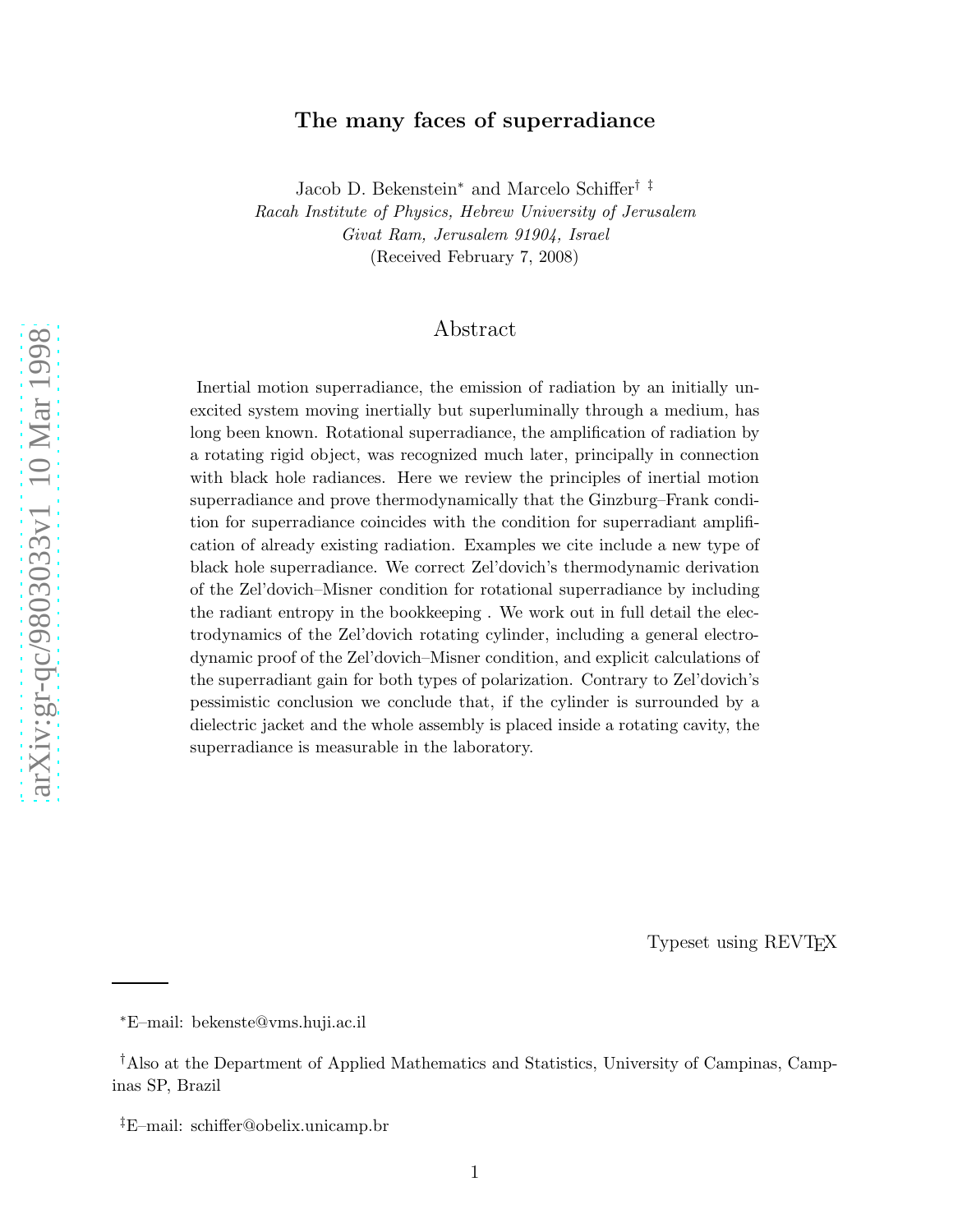### I. INTRODUCTION

<span id="page-1-0"></span>A free structureless particle moving inertially in vacuum cannot absorb or emit a photon. This well known fact follows solely from Lorentz invariance and four–momentum conservation. But a free object endowed with internal structure can, of course, absorb photons, and can also emit them provided it is initially excited above its ground state (rest mass M larger than minimum possible value  $M_{\rm gr}$ ). Somewhat surprisingly, when the object, which may be electrically neutral overall, moves uniformly through a medium, emission may be allowed even when the object starts off in its ground state ! Ginzburg and Frank's early recognition of this possibility [\[1\]](#page-23-0) (Ginzburg [\[2\]](#page-23-0) gives a modern review) marks the beginning of our subject, which we term superradiance.

The term superradiance, introduced by Dicke [\[3](#page-23-0)], originally referred to amplification of radiation due to coherence in the emitting medium. Many years later Zel'dovich [\[4](#page-23-0)] pointed out that a cylinder made of absorbing material and rotating about its axis with frequency  $\Omega$  is capable of amplifying those modes of scalar or electromagnetic radiation impinging on it which satisfy the condition

$$
\omega - m\Omega < 0 \tag{1}
$$

where  $\omega$  is the waves' frequency and m the azimuthal quantum number with respect to the axis of rotation. Zel'dovich realized that, when quantum physics is allowed for, the rotating object should be able to emit spontaneously in the regime (1), and anticipated that a rotating (Kerr) black hole should show both amplification and spontaneous emission when condition (1) is satisfied. Misner[[5\]](#page-23-0) independently made a suggestion that the Kerr black hole will amplify waves, and supported it with unpublished calculations. The corresponding spontaneous emission was first put into evidence field–theoretically by Unruh [\[6](#page-23-0)].

Following Misner's observation one of us noted[[7](#page-23-0)] that in the Kerr black hole case superradiant amplification is classically required when condition (1) holds because that is the only way to fulfill Hawking's classically rigorous horizon area theorem [\[8](#page-23-0)] (see also Ref. [\[9](#page-23-0)]). From the same logic it followed[[7\]](#page-23-0) that superradiance of electrically charged waves by a charged black hole is required whenever

$$
\omega - q\Phi/\hbar < 0\tag{2}
$$

where q is the elementary charge of the field and  $\Phi$  the electrostatic potential of the black hole measured at the horizon.

Following the emergence of black hole thermodynamics [\[10\]](#page-23-0) it became clear that black horizon area plays the role of entropy for black holes. This correspondence and the cited argument for superradiance from black hole area immediately suggests that the necessity of superradiance in ordinary objects is solely a consequence of thermodynamics. In fact, Zel'dovich[[11](#page-23-0)] used a thermodynamic argument in his discussion to show that superradiance of the rotating cylinder must take place. Following this idea we extend in this paper the superradiance condition to a broad range of circumstances. Indeed, we make the point that superradiance is a useful and broad guiding principle for radiating systems in electrodynamics and elsewhere.

This paper is organized as follows. In Sec. [II](#page-2-0) we review and elaborate on the Ginzburg– Frank argument for spontaneous emission in certain modes by an object moving inertially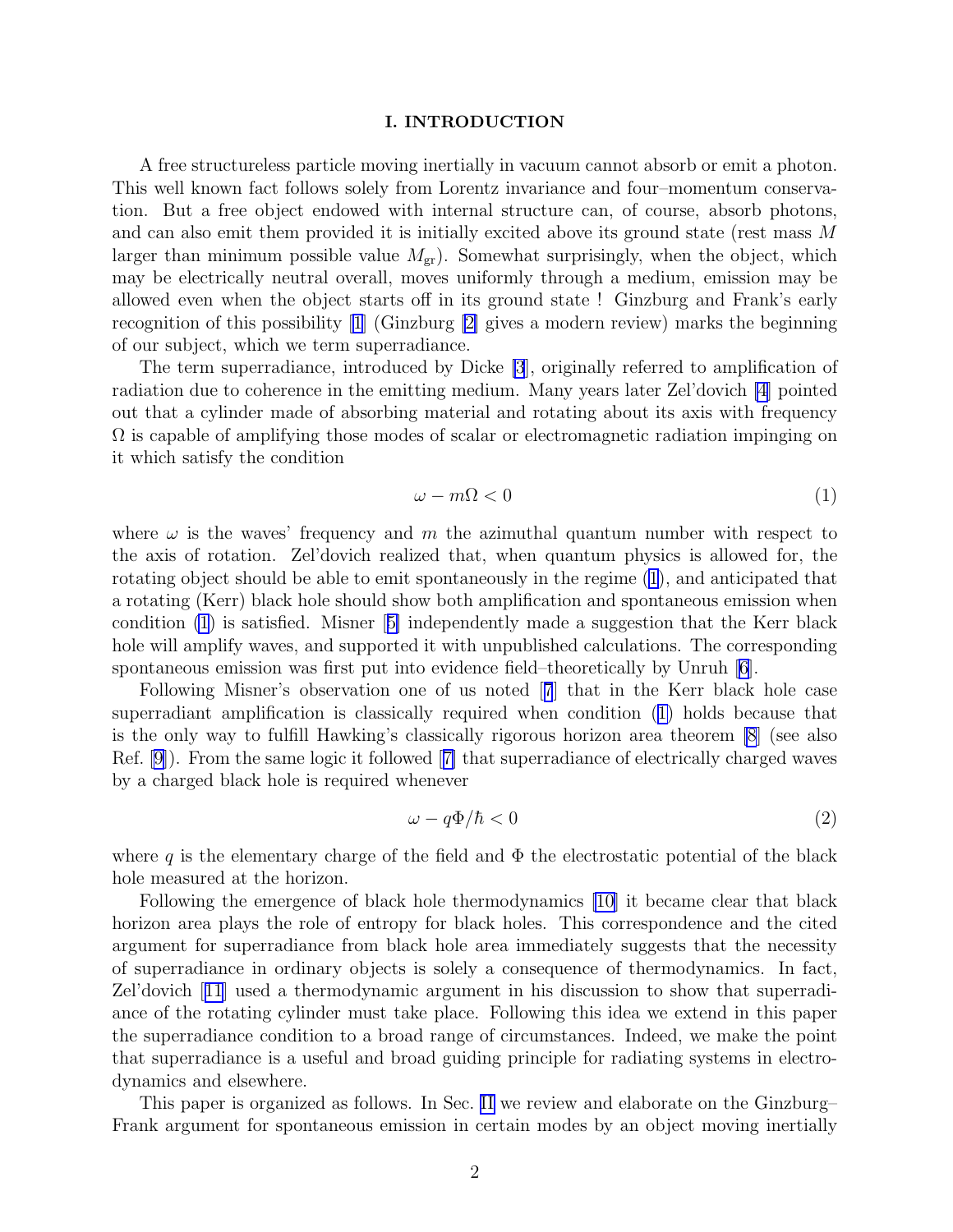<span id="page-2-0"></span>and superluminally in a medium. We then give a thermodynamic argument for superradiant amplification of those classical waves which satisfy the Ginzburg–Frank condition. In Sec. [III](#page-5-0) we discuss a number of phenomena involving amplification of waves which can be reduced to the inertial superradiance motif; one is a new effect. Sec. [IV](#page-9-0) discusses, in the footsteps of Zel'dovich [\[4,11](#page-23-0)], the thermodynamic basis of spontaneous emission and superradiant amplification by rotating objects. In Sec. [V](#page-11-0) we give an electrodynamic proof of rotational superradiance, and calculate in detail the superradiant gain of a conducting (and/or otherwise dissipative) rotating cylinder for one type of polarization. This new treatment improves and corrects Zel'dovich's semiquantitative estimates[[11](#page-23-0)], extends the results to situations where the material's permeabilities are not unity, and can easily be extended to relativistic rotation (as may be relevant for pulsars). It is followed by a description of a device which can make rotational superradiance measurable in the laboratory. The Appendix extends some of the above results to the second polarization.

Unless otherwise noted we use units in which the speed of light in vacuum is unity:  $c = 1$ .

## II. INERTIAL MOTION SUPERRADIANCE: PRINCIPLES

#### A. Spontaneous Superradiance

Let E and  $E' = E - \hbar \omega$  denote the object's total energy in the *laboratory* frame before and after the emission of a photon with energy  $\hbar\omega$  and momentum  $\hbar\mathbf{k}$  (both measured in the laboratory frame), while **P** and  $P' = P - \hbar k$  denote the corresponding momenta;  $\mathbf{v} = \partial E/\partial \mathbf{P}$  is the initial velocity of the object. The object's rest mass M is nothing but the energy measured in the rest frame,  $M = \gamma (E - \mathbf{v} \cdot \mathbf{P})$  with  $\gamma \equiv (1 - \mathbf{v}^2)^{-1/2}$ , while after the emission, with obvious notation,  $M' = \gamma'(E' - \mathbf{v}' \cdot \mathbf{P}')$ . Then a straightforward calculation to  $\mathcal{O}(\omega)$ ,  $\mathcal{O}(\mathbf{k})$  and  $\mathcal{O}(\mathbf{v}' - \mathbf{v})$  gives

$$
M' - M = -\gamma \hbar (\omega - \mathbf{v} \cdot \mathbf{k}) + \hbar \omega \cdot \mathcal{O}(\mathbf{v}' - \mathbf{v})
$$
 (3)

As written, this formula is relevant for emission; for absorption the sign in front of  $(\omega - \mathbf{v} \cdot \mathbf{k})$ should be reversed. The factor  $\mathcal{O}(\mathbf{v}' - \mathbf{v})$  represents recoil effects; it is of order  $\hbar \omega / M$  and becomes negligible for a sufficiently heavy object. In this recoilless limit

$$
M' - M = -\gamma \hbar (\omega - \mathbf{v} \cdot \mathbf{k}); \qquad \text{(emission)} \tag{4a}
$$

$$
M' - M = \gamma \hbar (\omega - \mathbf{v} \cdot \mathbf{k}); \qquad \text{(absorption)} \tag{4b}
$$

We note that in vacuum  $\omega = |\mathbf{k}| > \mathbf{v} \cdot \mathbf{k}$  so that emission is possible only with deexcitation  $(M' - M < 0)$ , while absorption is coupled with excitation  $(M' - M > 0)$ , as plain intuition would have.

Now suppose the object moves uniformly through an isotropic medium transparent to electromagnetic waves possessing an index of refraction  $n(\omega) > 1$ . The  $\hbar \omega$  and  $\hbar \mathbf{k}$  are still the energy and momentum of the photon, but now  $\omega = |\mathbf{k}|/n(\omega)$ . Whenever  $|\mathbf{v}| < 1/n(\omega)$ (subluminal motion for the relevant frequency) we recover the connections "de–excitation  $\leftrightarrow$  emission" and "excitation  $\leftrightarrow$  absorption". Ginzburg and Frank [\[1,2](#page-23-0)] refer to this kind of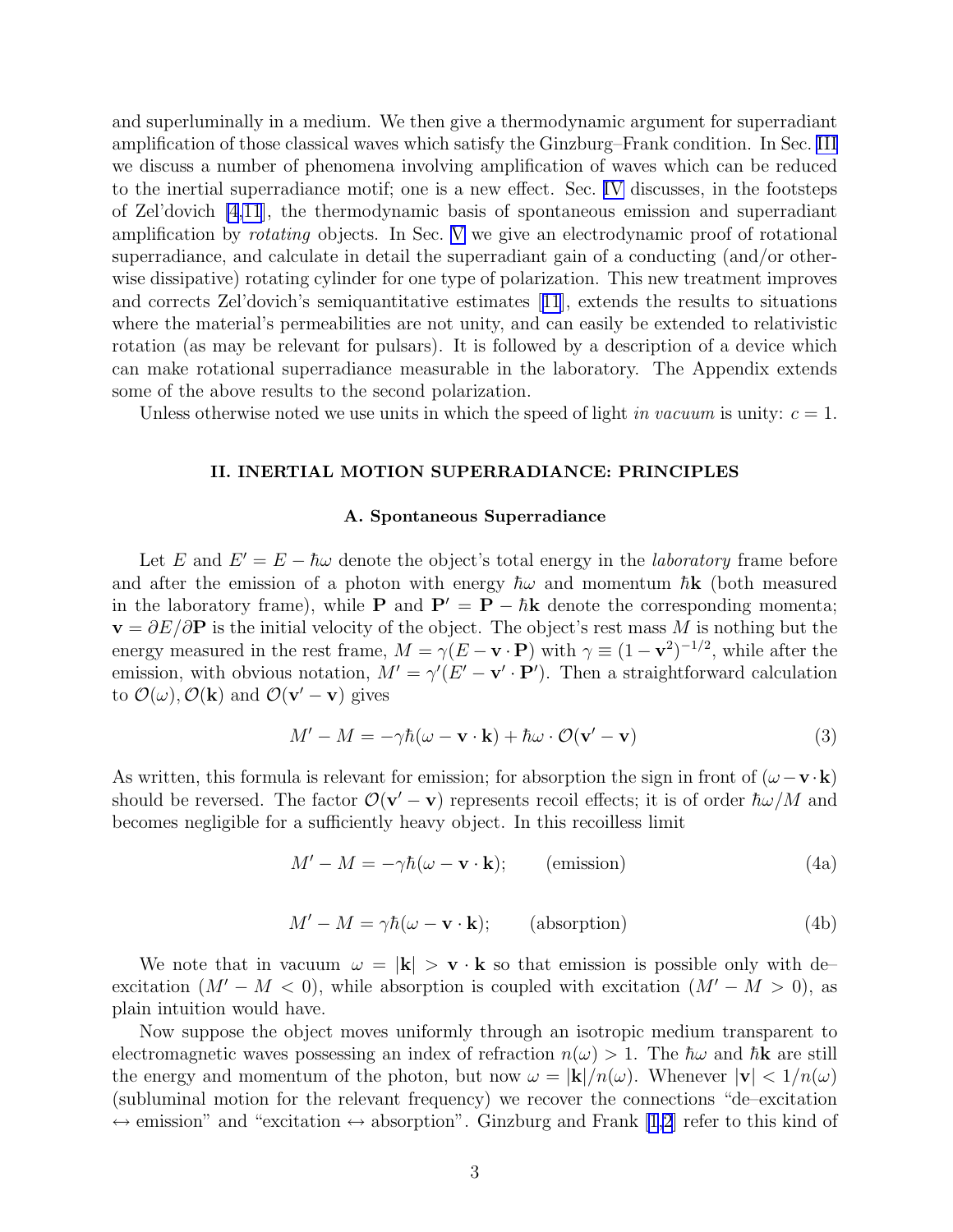<span id="page-3-0"></span>emission or absorption as the ordinary Doppler effect, because the relation between  $\omega$  and **k** and the rest frame transition frequency  $\omega_0 \equiv |M - M'|/\hbar$ ,

$$
\omega_0 = \gamma(\omega - \mathbf{v} \cdot \mathbf{k}),\tag{5}
$$

is the standard Doppler shift formula.

In the case  $|v| > 1/n(\omega)$  the object moves faster than the *phase* velocity of electromagnetic waves of frequency  $\omega$ . If  $\vartheta$  denotes the angle between **k** and **v**, a photon in a mode with  $\cos \vartheta > [n(\omega)|\mathbf{v}|]^{-1}$  has negative  $\omega - \mathbf{v} \cdot \mathbf{k}$ , and can thus be *emitted* only in consonance with excitation of the object  $(M' - M > 0)$ . Ginzburg and Frank refer to this eventuality as the anomalous Doppler effect. They note a variety of circumstances other than superluminal motion in a dielectric for which the conditions for the anomalous Doppler effect can be met: a particle moving in vacuum through a narrow channel drilled into a dielectric, a particle shot into a gap between dielectric slabs, emission from a collection of sources which are succesively excited so that the active source moves along with superluminal *phase* velocity, etc. [\[1,2](#page-23-0)]

Thus an object in its ground state may become excited and emit a photon, provided it moves superluminally through a medium. The energy source must be the bulk motion. Emission is not just allowed by the conservation laws; it will occur spontaneously, as follows from thermodynamic reasoning. The object in its ground state with no photon around constitutes a low entropy state; the excitation of the object to one of a number of possible excited states with emission of a photon with momentum in a variety of possible directions evidently entails an increase in entropy. Thus the emission is favored by the second law.

Recall that according to Eq. [\(4](#page-2-0)b), when  $\omega - \mathbf{v} \cdot \mathbf{k} < 0$  absorption of a photon is possible only if accompanied by a *de–excitation* of the object  $(M'-M< 0)$ . Thus a superluminally moving object in the ground state is forbidden from absorbing in certain modes !

A further case is absorption or emission by a superluminal object of photons with the directions given precisely by  $\cos \theta = [n(\omega)|\mathbf{v}|]^{-1}$ . According to Eqs. [\(4](#page-2-0)) both are possible and do not require a change in the object. In fact, both processes can occur consecutively, thus constituting scattering of a photon with no change in the object. Consequently, for superluminal motion, scattering with both initial and final directions specified by  $\cos \theta =$  $[n(\omega)|\mathbf{v}|]^{-1}$  can be coherent scattering. In particular, all these processes are possible for a structureless particle which, of course, has only one state (structureless is a relative concept; we mean the particle looks structureless at the relevant energy scale).

### B. Superradiant Amplification

The above section deals with *spontaneous superradiance* by an elementary system. Ginzburg[[2\]](#page-23-0) has in mind a two level atom (a dipole). If the object has complicated structure, so that it may dissipate energy internally, it is also capable of amplifying an ambient electromagnetic wave which satisfies the superradiance condition. We now show this by a classical argument.

Suppose that the incident radiation is exclusively in modes with frequency near  $\omega$  and propagating within  $\Delta n$  of the direction n. Let  $I(\omega, n)$  denote the corresponding intensity (power per unit area, unit solid angle and unit bandwidth). Experience tells us that the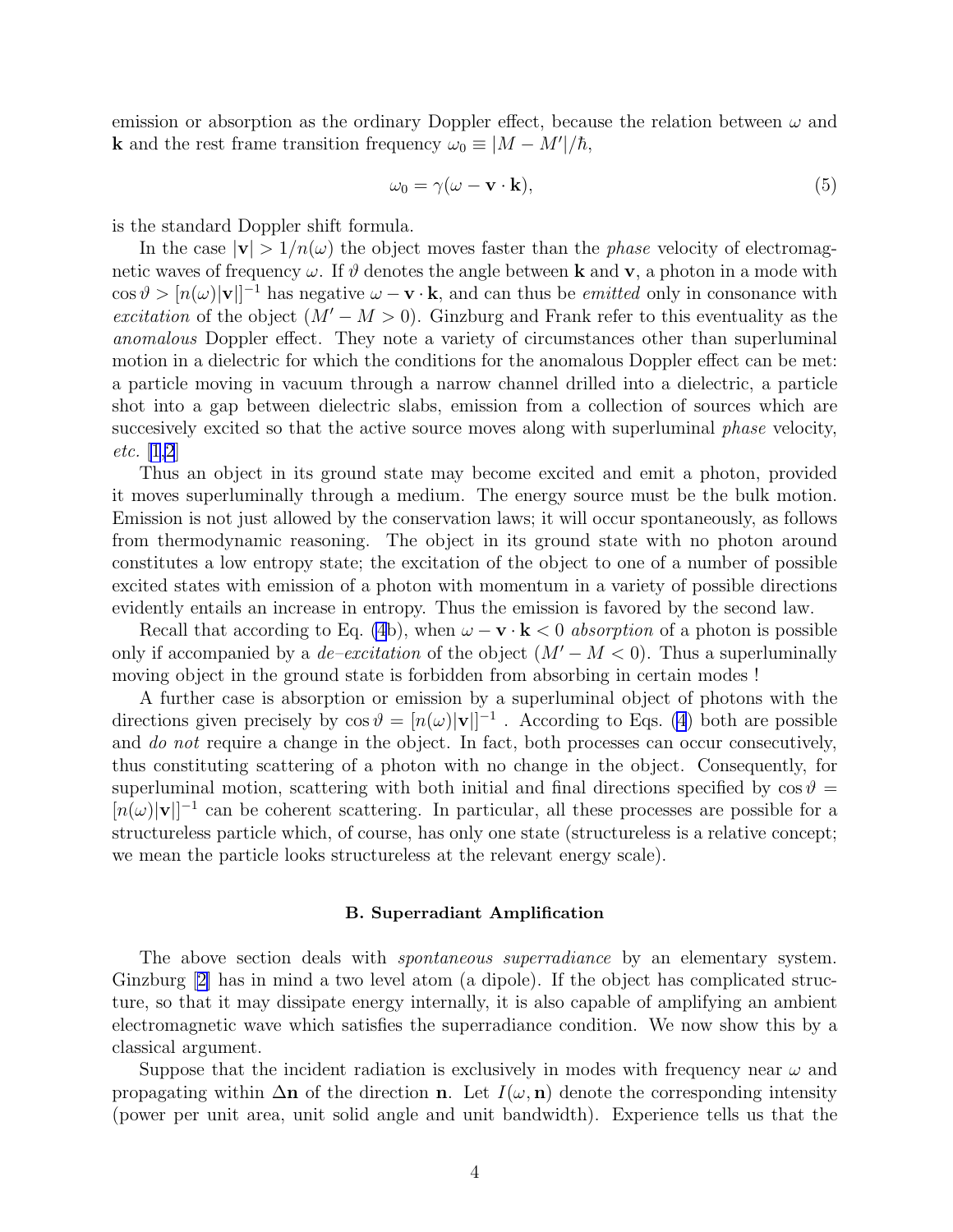<span id="page-4-0"></span>body will absorb power  $a(\omega, n) \Sigma(n) I(\omega, n) \Delta \omega \Delta n$ , where  $\Sigma(n)$  is the geometric crossection normal to **n**, and  $a(\omega, \mathbf{n}) < 1$  is a characteristic absorptivity of the body. Simultaneously the object will scatter power  $[1 - a(\omega, n)] \Sigma(n) I(\omega, n) \Delta\omega\Delta n$ . By conservation of energy

$$
\frac{dE}{dt} = a \Sigma I \Delta \omega \Delta \mathbf{n} - W \tag{6}
$$

where W is the overall power spontaneously emitted by the body (including any thermal emission). We ignore energy going into scattered photons because it will not show up in Eq.  $(9)$  below.

Now the linear momentum conveyed by the radiation is  $\mathbf{n} \cdot \mathbf{n}(\omega)$  times the energy conveyed. The easiest way to see this is to think of the radiation as composed of quanta, each with energy  $\hbar\omega$  and momentum  $\hbar\mathbf{k}$  with  $\omega n(\omega) = |\mathbf{k}|$ . However, the result also holds classically, and can be derived, for instance, by comparing the temporal-spatial and spatial-spatial components of the energy-momentum tensor for the field. Thus absorption and spontaneous emission cause the linear momentum  $P$  of the body to change at a rate

$$
\frac{d\mathbf{P}}{dt} = \mathbf{n} n(\omega) a \Sigma I \Delta \omega \Delta \mathbf{n} - \mathbf{U}
$$
\n(7)

where U signifies the rate of spontaneous momentum emission. We have not included the transfer of momentum due to scattering because this has no influence on Eq. (9) below.

As already hinted, in calculating the rate of change of rest mass of the body,  $M$ , we may forget the effects of elastic scattering. For in the frame of the body waves are scattered with no Doppler shift (since there is no motion), which means that they contain the same energy before and after the scattering. Thus the scattering cannot contribute to  $dM/dt$ . Because M is just the body's energy in its own frame, the rest mass changes at a rate given by a Lorentz transformation:

$$
dM/dt = \gamma (dE/dt - \mathbf{v} \cdot d\mathbf{P}/dt)
$$
\n(8)

Of course, a change in the proper mass means that the number of microstates accessible to the object has changed, *i.e.*, that its entropy  $S$  has changed. Defining an effective temperature for the body,  $T = \partial M / \partial S$ , we see by Eqs. (6)–(7) that

$$
\frac{dS}{dt} = \frac{\gamma}{T} \left[ \omega^{-1} \left( \omega - \mathbf{v} \cdot \mathbf{k} \right) a \Sigma I \Delta \omega \Delta \mathbf{n} - W + \mathbf{v} \cdot \mathbf{U} \right]
$$
(9)

where we have replaced  $\mathbf{n} \omega n(\omega) \rightarrow \mathbf{k}$ .

Let us now take into account the rate of change of radiation entropy,  $d\mathcal{S}/dt$ . We get an upper bound on it by ignoring any entropy carried *into* the object by the waves. Now the entropyin a single mode of a field containing on the mean  $N$  quanta is at most [[13](#page-23-0)]

$$
S_{\text{max}} = (N+1)\ln(N+1) - N\ln N \approx \ln N \tag{10}
$$

where the approximation applies for  $N \gg 1$ . The scattered waves carry a mean number of quanta proportional to  $I(\omega, \mathbf{n})$ . Hence, for large N, the outgoing waves' contribution to  $dS/dt$  is bounded from above by a quantity of  $\mathcal{O}[\ln I(\omega, \mathbf{n})]$ . There is an additional contribution to  $dS/dt$  of  $\mathcal{O}(W)$  coming from the spontaneous emission. Hence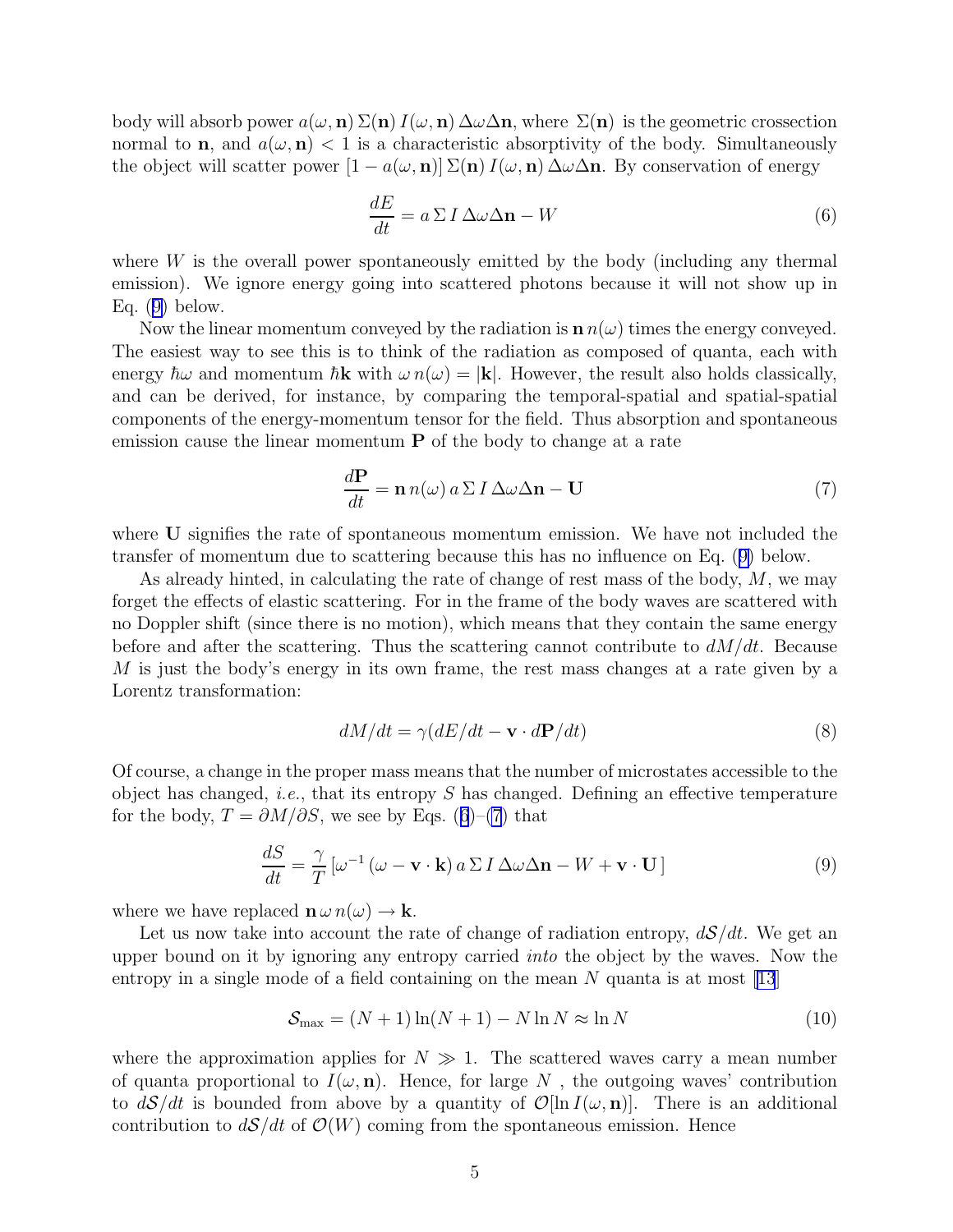$$
d\mathcal{S}/dt < \mathcal{O}[\ln I(\omega, \mathbf{n})] + \mathcal{O}(W) \tag{11}
$$

<span id="page-5-0"></span>If any dissipation takes place, the second law of thermodynamics demands  $dS/dt$  +  $d\mathcal{S}/dt > 0$ . As  $I(\omega, \mathbf{n})$  is made larger and larger, the total entropy rate of change becomes dominated by the term proportional to  $I(\omega, \mathbf{n})$  in Eq. [\(9](#page-4-0)) because W and U are kept fixed. Positivity of  $dS/dt + dS/dt$  then requires

$$
(\omega - \mathbf{v} \cdot \mathbf{k}) a(\omega, \mathbf{n}) > 0
$$
\n(12)

Thus whenever the Ginzburg–Frank condition,

$$
\omega - \mathbf{v} \cdot \mathbf{k} < 0 \tag{13}
$$

for the anomalous Doppler effect is fulfilled, we necessarily have  $a(\omega, \mathbf{n}) < 0$ . This result was obtained by assuming  $a \Sigma I \Delta \omega \Delta n \gg W$ . But since - barring nonlinear effects - a must be independent of the incident intensity, the result must be true for any intensity which can still be regarded as classical. Now  $a < 0$  means that the scattered wave, with power proportional to  $1 - a$ , is stronger than the incident one (which is represented by the "1" in the previous expression). Thus the moving object amplifies preexisting radiation in modes satisfying the Ginzburg–Frank condition. We say that the object superradiates. For modes with  $\omega - \mathbf{v} \cdot \mathbf{k} > 0$ ,  $a > 0$  and so the object absorbs on the whole.

As a rule of thumb amplification of waves may be regarded as the classical counterpart of stimulated emission at the quantum level. By Einstein's argument stimulated emission goes hand in hand with spontaneous emission in the same mode. The spontaneous emission corresponding to superradiance amplification is just the Ginzburg–Frank emission discussed in connection with Eqs. ([4](#page-2-0)). However, the spontaneous emission coefficient is not easily calculated from a; the usual Einstein relation between A and B coefficients cannot be used here because the object, by virtue of its very motion, is not in thermodynamic equilibrium with the surrounding medium.

Obviously a switches sign at the superradiance treshold  $\omega = \mathbf{v} \cdot \mathbf{k}$ . This switch cannot take place by a having a pole since  $a < 1$ . If a is analytic in  $\omega - \Omega m$ , it must thus have the expansion

$$
a = \alpha(\mathbf{v}, \mathbf{n}) (\omega - \mathbf{v} \cdot \mathbf{k}) + \cdots
$$
 (14)

in the vicinity of the neutral frequency  $\omega = \mathbf{v} \cdot \mathbf{k}$ . However, we must emphasize that thermodynamics does not require the function a to be continuous at  $\omega = \mathbf{v} \cdot \mathbf{k}$ .

The superradiance discussed here and in Sec. [II A](#page-2-0) will evidently occur also for fields other than the electromagnetic. All that is required is that the energy and momentum of a quantum be expressable in terms of frequency and wavevector in the usual way. Thus one can replace above "photons" and "electromagnetic waves" by phonons and sound waves, etc.

## III. INERTIAL MOTION SUPERRADIANCE: EXAMPLES

We now give four examples of phenomena that can be understood as manifestations of inertial motion superradiance. One is novel.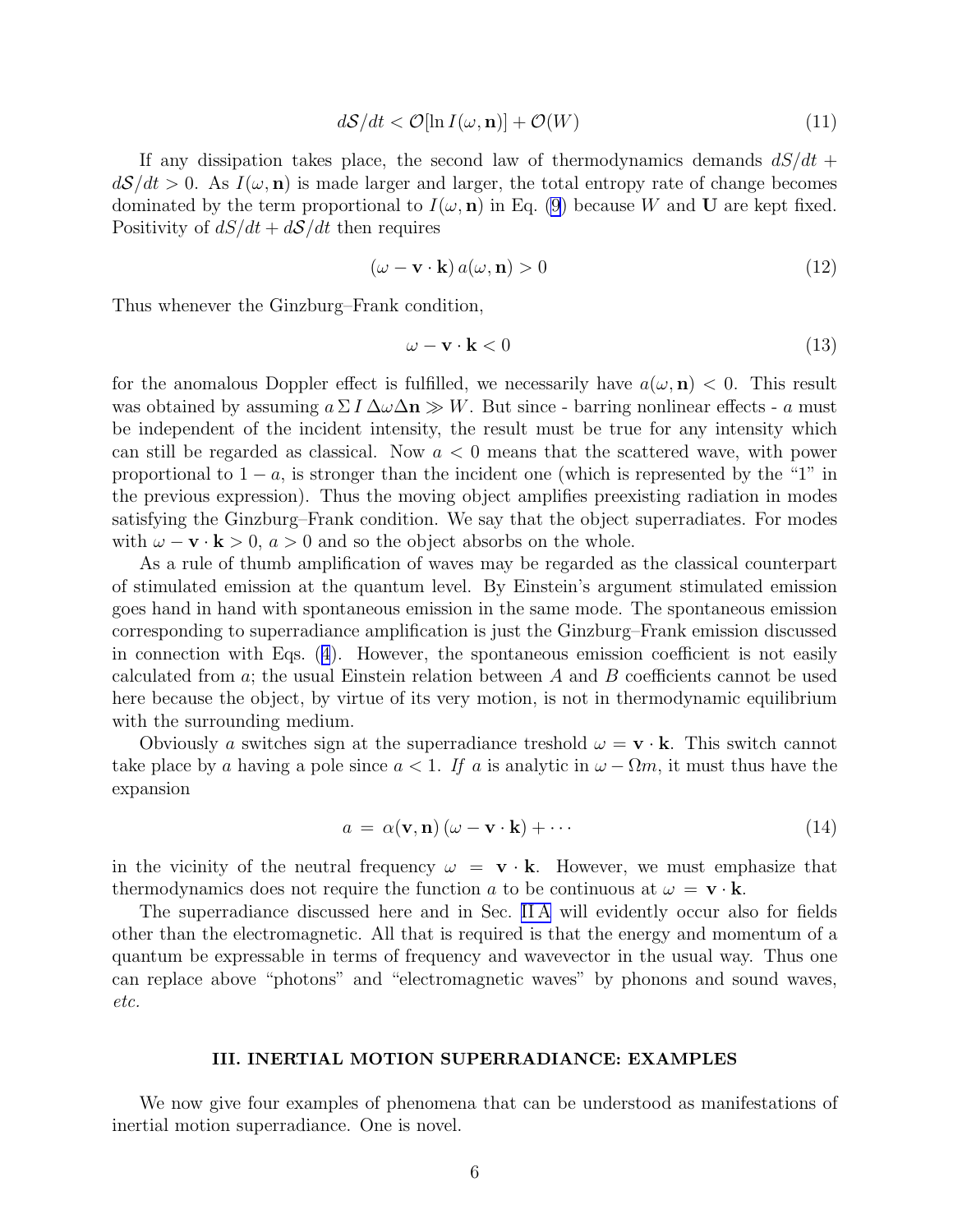#### A. Vavilov–Cherenkov Effect

A point charge moving at speed v through a transparent isotropic dielectric medium faster than the phase speed of electromagnetic radiation for some range of frequencies will emit radiation at all those frequencies; for each frequency the radiation front is a cone with opening angle  $2\Theta_C(\omega)$ , where

$$
\sin \Theta_C(\omega) = [v \, n(\omega)]^{-1} \tag{15}
$$

This Vavilov–Cherenkov effect, discovered experimentally in 1934, and explained theoretically by Tamm and Frank [\[12\]](#page-23-0), was the first example of coherent radiation from an unaccelerating source. We now elaborate on Ginzburg's[[2\]](#page-23-0) discussion of the effect in terms of superradiance.

Since the charge has no internal degrees of freedom, its rest mass is fixed. We may thus set  $M' - M = 0$  in Eqs. ([4\)](#page-2-0). Those conditions cannot thus be satisfied for  $v < 1/n(\omega)$ since their r.h.s. would then be strictly positive: no absorption or emission is possible from a subluminal particle. However, for  $v > 1/n(\omega)$  the r.h.s. vanishes when the photon's direction makes an angle  $\vartheta$  to the particle's velocity, where  $\cos \vartheta = [v \, n(\omega)]^{-1}$ . But then the front of photons emitted as the charge goes by forms a cone with opening angle  $2(\pi/2 - \vartheta)$ which evidently coincides with  $2\Theta_C$ . As argued in Sec. [II A](#page-2-0), the growth of entropy associated with the multiplicity of possible azimuthal directions of the emitted photon favors emission; the emitted photons constitute the Vavilov–Cherenkov radiation.

In truth the above description is somewhat simplistic. It is well known that the Vavilov– Cherenkov radiation actually comes from those regions in the dielectric that feel strongly the electromagnetic field of the charge [\[12\]](#page-23-0). In effect the charges carries along with it a polarization cloud of dielectric material. As the charges advances, the atomic constituents of this cloud are replaced continuously by fresh atoms from upstream . Because of this renewal, the system "charge  $+$  cloud" is a dissipative one: part of the energy that goes into exciting an atom in the cloud is inexorably carried away into the wake of the charge.

The argument of Sec. IIB then tells us that the moving charge (and its polarization cloud) must also amplify ambient radiation which satisfies condition ([13\)](#page-5-0). Writing  $\mathbf{v} \cdot \mathbf{k} =$  $v\omega \, n(\omega) \cos \vartheta$ , it follows that amplification occurs for  $\cos \vartheta > 1/v \, n(\omega)$ . Thus radiation modes inside the Cherenkov cone (those with wavevector more aligned with the charge's motion than the Vavilov–Cherenkov modes') must be amplified. This Vavilov–Cherenkov superradiant amplification has not yet been observed.

### B. Gravitational Generation of Electromagnetic Waves

We now discuss a new phenomenon. Suppose an electrically neutral black hole of mass  $M$  moves with constant velocity **v** through a uniform and isotropic dielectric with an index of refraction whose real part is  $n(\omega)$ . In order to avoid questions regarding the destructive effect of the hole on the dielectric, it is convenient to imagine that the dielectric is solid, and that the hole travels down a narrow straight channel drilled through the dielectric. Thus the hole does not accrete material, but its gravitational field certainly influences the dielectric.

Let a spectrum of electromagnetic waves pervade the dielectric. Those wave modes for which  $\omega - \mathbf{v} \cdot \mathbf{k} = \omega[1 - \mathbf{v} \cdot \mathbf{n} n(\omega)] < 0$  can undergo superradiant amplification from the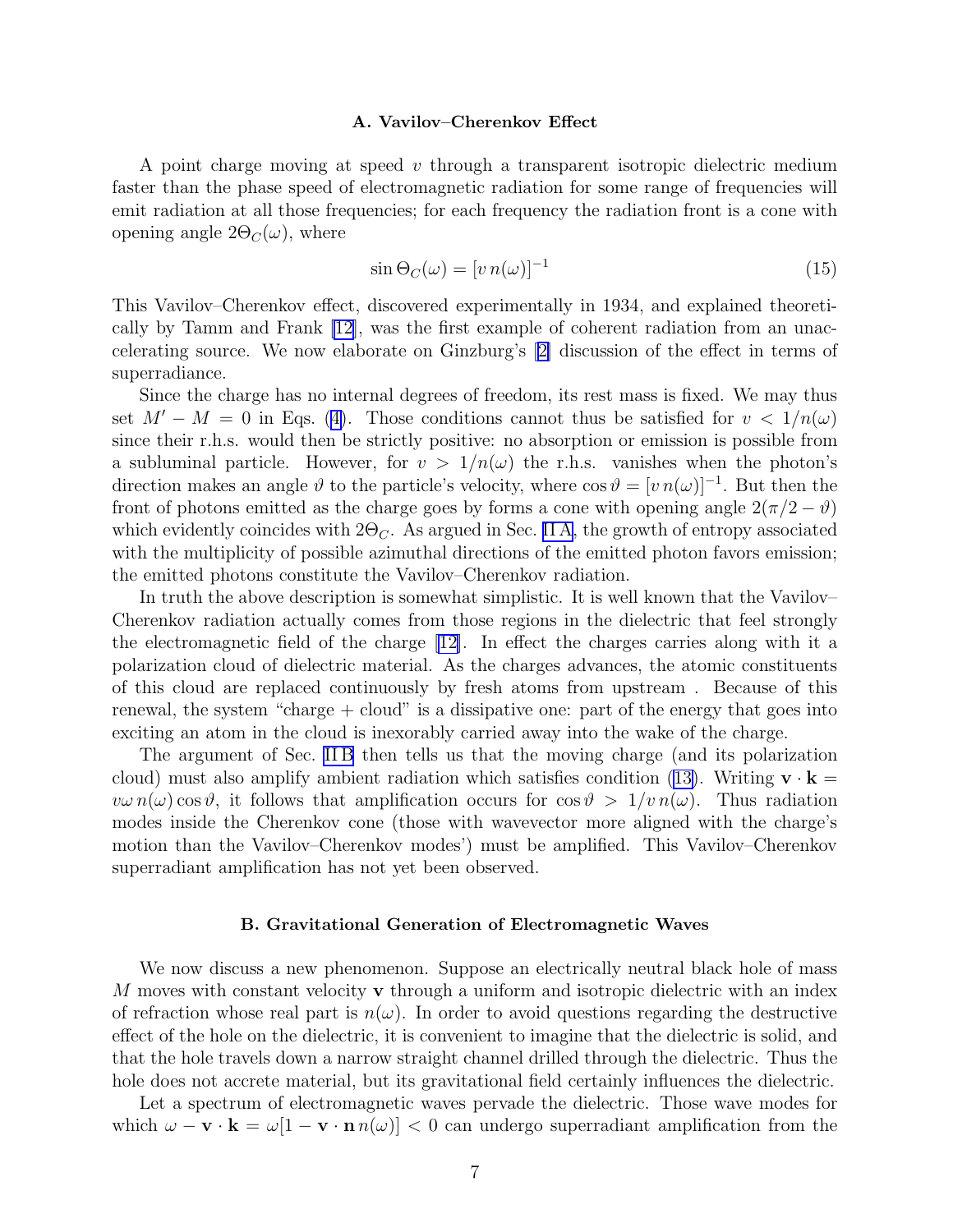black hole. In the argument of Sec. [II B](#page-3-0) the entropy of the object is now replaced by black entropy together with entropy of the surrounding dielectric. Now black hole entropy is proportional to the horizon area, and Hawking's area theorem[[8\]](#page-23-0) tells us that black hole area will increase in any classical process, such as absorption of electromagnetic waves by the hole. If the dielectric can dissipate, it will also contribute to the increase in entropy through changes it undergoes in the vicinity of the passing hole. Thus the argument of Sec. [II B](#page-3-0) tells us that the black hole plus surrounding dielectric will amplify the radiation in the mentioned modes at the expense of the hole's kinetic energy. Likewise, even if there are no waves to start with, the argument of Sec. [II A](#page-2-0) tells us that the black hole plus dielectric will spontaneusly emit photons into modes that obey the Ginzburg–Frank superradiance condition ([13\)](#page-5-0).

In the conversion of kinetic energy to waves, gravitation must obviously play a role. For the black hole is assumed uncharged, so that the process is distinct from the Vavilov– Cherenkov effect. Since the waves cannot classically emerge from within the hole, we must look for their source in the polarization cloud accompanying the hole. This cloud forms because gravity pulls on the positively charged nuclei in the dielectric stronger than on the enveloping electrons. As a result the array of nuclei sags with respect to the electrons, and produces an electrical polarization of the dielectric accompanied by an electric field which ultimately balances the tendency of gravity to rip out nuclei from electrons. It is this electric structure which is to be viewed as the true source of the photons.

In special circumstances the present problem may be mapped onto that of the Vavilov– Cherenkov effect by noting that the induced electric field  $E$  is related to the gravitational one, g, by  $e\mathbf{E} = -\delta\mu$  g where  $\delta\mu \approx Am_p$  is the nucleus–electron mass difference (A is the mass number of the atoms,  $m_p$  the proton's mass), and  $e > 0$  the unit of charge. From the gravitational Poisson equation it follows that  $\nabla \cdot \mathbf{E} = 4\pi GM(\delta \mu/e)\delta(\mathbf{r} - \mathbf{r}_0)$  where  $r_0$  denotes the momentary black hole position. The electric field accompanying the black hole is thus that of a pointlike charge  $Q \equiv GAMm_p/e$ . There is a big assumption here that the dielectric has time to relax to form the above compensating field. Such relaxation does occur for sufficiently small  $|v|$ , but since we need  $|v|$  to be sufficiently large for the Ginzburg–Frank condition to hold, stringent conditions are required of the dielectric (high n and fast relaxation). When these are satisfied the electromagnetic radiation will be of the Vavilov–Cherenkov form for the equivalent charge Q moving with velocity **v**.  $Q/e$  is about  $10<sup>3</sup>A$  times the gravitational radius of the hole measured in units of the classical radius of the *electron*. Hence a fast  $10^{15}$  g primordial black hole moving in a suitable dielectric would radiate just like an equally fast particle bearing  $\sim 10^3 A$  elementary charges. This is relevant for the experimental search for primordial black holes.

When things are looked at this way, the black hole character of the object is not critical. What matters is that it is endowed with a gravitational field. This tells us that an ordinary object with the same mass would have similar effect as a black hole, so long as both are smaller than the channel's width. It is also worthwhile noting that the effects here discussed will be significant only when the wavelengths involved are large compared to the width of the channel. Otherwise, the object acts as if in vacuum, and we expect no superradiance.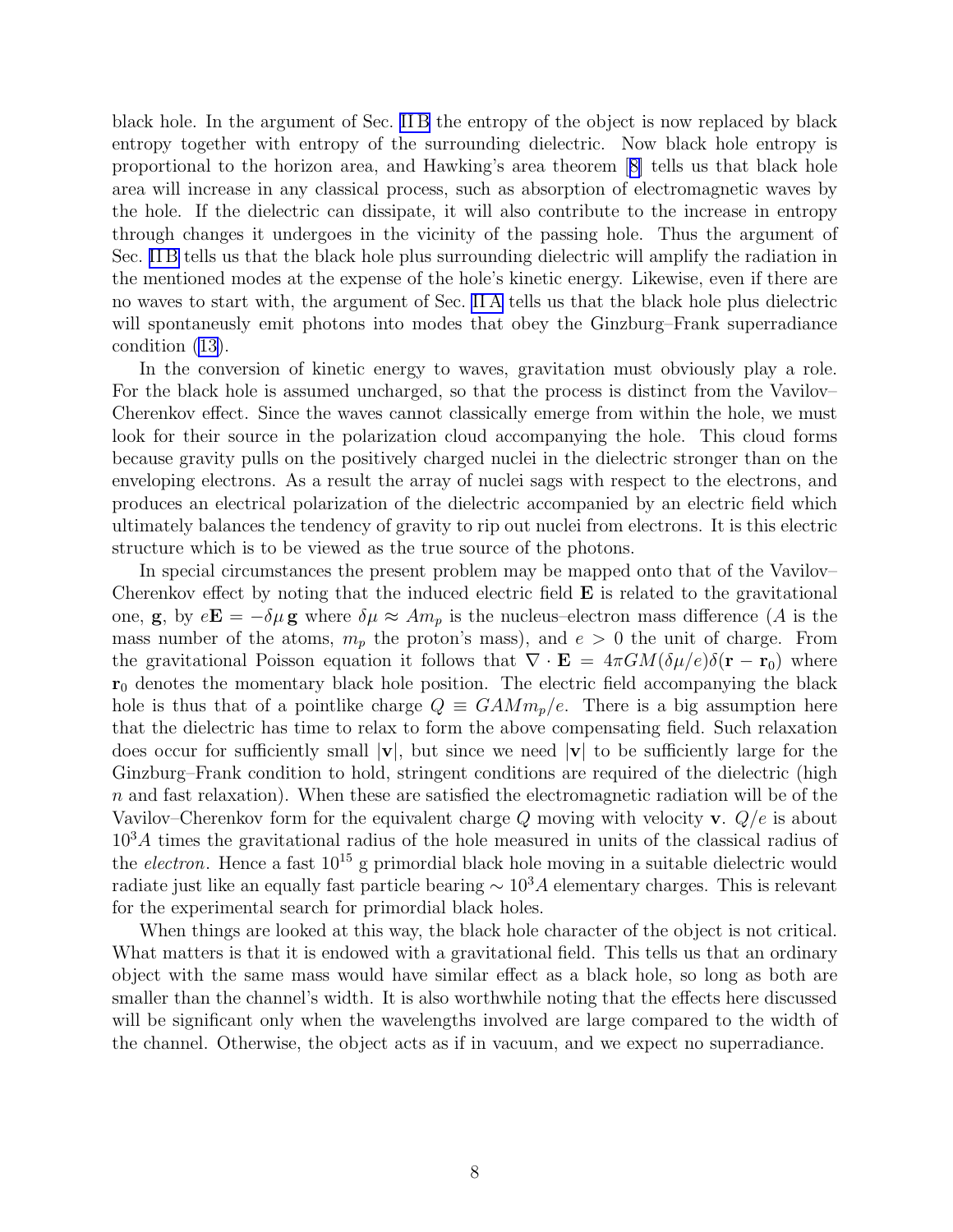### C. Critical Speed for Superfluidity

A superfluid can flow through thin channels with no friction. However, when the speed of flow is too large, the superfluidity is destroyed. Landau gave a criterion [\[14](#page-23-0)] for the critical speed  $v_c$  for removal of superfluidity. Although in practice superfluidity disappears already at much lower speeds as the superfluid develops turbulence through the formation of vortices, the Landau critical speed is the top speed at which superfluidity can survive no matter how carefully tailored the channel is to the flow. The Landau critical speed is

$$
v_c \equiv \min \, \varepsilon(\mathbf{p}) / |\mathbf{p}| \tag{16}
$$

where  $\varepsilon(\mathbf{p})$  is the dispersion relation of the quasiparticles (phonons and rotons) that can occur as excitations above the condensate constituting the superfluid. In superfluid He<sup>4</sup>  $v_c \approx 6 \times 10^3$  cm s<sup>-1</sup>. Landau's argument is that at speeds of flow above  $v_c$  it becomes energetically permissible for bulk kinetic energy of the superfluid to transform into energy of one internal excitation - a quasiparticle. Once an abundance of quasiparticles has appeared, there is a normal component to the fluid, which, of course, is not a superfluid.

The Landau argument is usually framed in the rest frame of the fluid with respect to which the walls of the channel are in motion [\[14](#page-23-0)]. In the following argument we also employ that frame. Now the walls play the role of the object in our superradiance argument, and the waves of frequency  $\omega = \varepsilon/\hbar$  and wavenumber  $\mathbf{k} = \mathbf{p}/\hbar$  associated with the quasiparticles, are surrogates of the electromagnetic waves in the arguments of Sec. [II.](#page-2-0) When the walls move with speed >  $v_c \equiv \min \varepsilon(\mathbf{p})/|\mathbf{p}|$ , the quantity  $\omega - \mathbf{v} \cdot \mathbf{k} = (\varepsilon - \mathbf{v} \cdot \mathbf{p})/\hbar$  becomes negative for at least one quasiparticle mode. It then becomes entropically preferable for the wall material to become excited *and* simultaneously create a quasiparticle in that mode, as discussed in Sec. [II A](#page-2-0). Furthermore, the quasiparticles thus created can undergo superradiant amplification upon impinging on other parts of the walls (Sec. [II B](#page-3-0)). As a consequence an avalanche of quasiparticle formation ensues, which acts to convert the superfluid into a normal fluid. It is clear that the transition away from superfluidity is a literal example of the superradiance phenomenon. In this phenomenon the sound speed, of order  $v_c$ , plays the role of the speed of light in our original arguments.

## D. Superradiance in Mach Shocks

It is well known that when a solid object travels through an originally quiescent fluid with a speed  $v = |\mathbf{v}|$  exceeding that of sound  $c_s$  in the fluid, a shock (density discontinuity) in the form of a circular cone is formed in its wake [\[16](#page-23-0)]. The interior of this Mach cone is filled by perturbations originating in the object, while the fluid exterior to the cone is still unperturbed. The opening angle of the cone,  $2\Theta_M$ , is easily determined by considering the locus of sound signals emitted by the object and traveling in all directions at speed  $c_s$  with respect to the fluid which convects them downstream[[16\]](#page-23-0):

$$
\sin \Theta_M = c_s/v; \qquad 0 < \Theta_M < \pi/2 \tag{17}
$$

The cone's opening angle is the same in both the object's and the fluid's rest frames.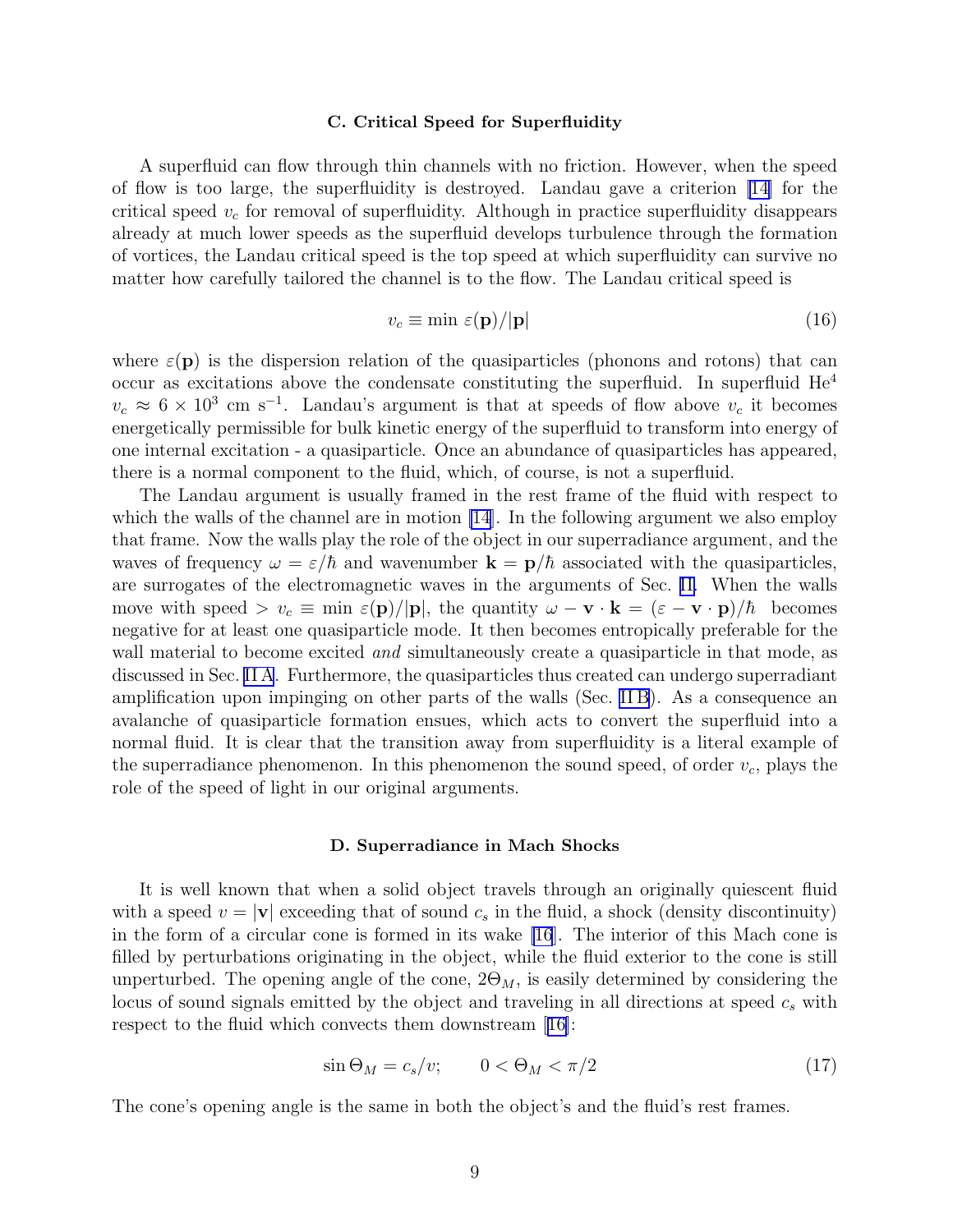<span id="page-9-0"></span>Let us look at Mach shocks from the vantage point of superradiance. In the rest frame of the fluid, the object - considered structureless - can emit phonons spontaneously when these satisfy the Ginzburg–Frank condition in the form

$$
\omega - \mathbf{v} \cdot \mathbf{k} = \omega - vk \cos \vartheta = 0. \tag{18}
$$

Now for phonons  $\omega = c_s k$ ; hence they are spontaneously emitted at an angle  $\vartheta$  to the object's velocity **v** such that  $\cos \theta = c_s/v$ . These phonons thus have components of velocity  $c_s\sqrt{1-c_s^2/v^2}$  and  $c_s^2/v$  normal and parallel to **v**, respectively. A Galilean transformation (velocity **v**) to the rest frame of the object gives for the angle  $\vartheta'$  of superradiance emission in the new frame

$$
\sin \vartheta' = \frac{c_s \sqrt{1 - c_s^2/v^2}}{\left[ (c_s \sqrt{1 - c_s^2/v^2})^2 + (c_s^2/v - v)^2 \right]^{1/2}} = \frac{c_s}{v}; \qquad \pi/2 < \vartheta' < \pi
$$
\n(19)

The range of  $\vartheta'$  is so chosen because in the new frame the component of phonon velocity collinear with the object's velocity,  $c_s^2/v - v$ , is negative indicating that the emission occurs into the back hemisphere, that containing the fluid's velocity. Because  $\sin \theta' = \sin \Theta_M$ we conclude that the superradiant phonons are emitted from the object *along* the shock discontinuity.

Now as the shock follows the object with velocity  $\bf{v}$ , it advances normal to itself with speed  $v \cdot \sin \Theta_M = c_s$ . According to shock theory [\[16\]](#page-23-0), a shock with speed  $c_s$  is a weak discontinuity, *i.e.* the fluid's density is nearly the same on both its sides. It thus seems possible that the shock itself is entirely made up of superradiant phonons.

Further, consider any sound waves, e.g. thermal phonons, present in the fluid before the arrival of the object. The object is - by assumption - structureless; however, it is accompanied in its motion by a boundary layer of fluid that partially "sticks" to it [\[16\]](#page-23-0). Because the layer is constantly being renewed as the "old" fluid in it is swept downstream, it is dissipative. Therefore, those waves which satisfy the Ginzburg–Frank condition [\(13\)](#page-5-0) will be amplified as they are overtaken by the object. These waves propagate at angles  $\vartheta$  to the object's direction which obey

$$
\cos \vartheta > \omega(|\mathbf{k}||\mathbf{v}|)^{-1} = c_s/v \tag{20}
$$

i. e. they are emitted inside the Mach cone. In addition, if we regard the object with its boundary layer as one with many possible energy states, then phonons can be emitted also by Ginzburg and Frank's anomalous Doppler emission (see Sec. [II B](#page-3-0)). These also travel inside the Mach cone. Thus the entire acoustic "noise" originating from supersonic motion in a fluid has a superradiance interpretation.

# IV. ROTATIONAL SUPERRADIANCE: PRINCIPLES

We focus on an axisymmetric *macroscopic* body rotating rigidly with constant angular velocity  $\Omega$  about its symmetry axis which is supposed fixed. The assumption of axisymmetry is critical; otherwise precession of the axis would arise. We further assume the body contains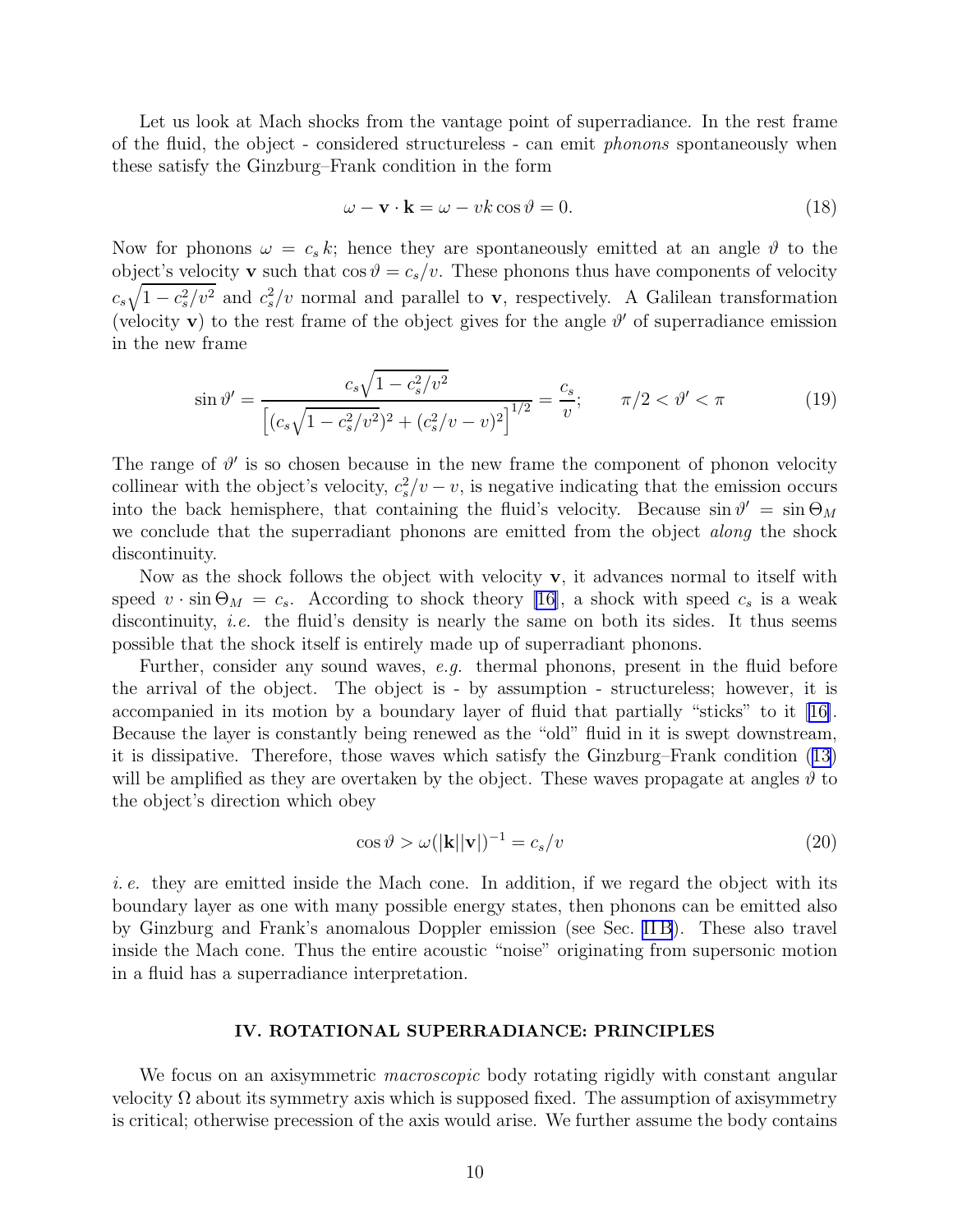<span id="page-10-0"></span>many internal degrees of freedom, so that it can internally dissipate absorbed energy. We assume it has reached internal equilibrium and has well defined entropy S, rest mass M and temperature T.

The body is exposed to external radiation in vacuum. We classify the radiation modes by frequency  $\omega$  and azimuthal number m. This last refers to the axis of rotation. Suppose that in the modes with azimuthal number m and frequencies in the range in  $\{\omega, \omega + \Delta\omega\}$ , power  $I_m(\omega) \Delta \omega$  is incident on the body. Then, as is easy to verify from the energy–momentum tensor, or from the quantum picture of radiation, the radiative angular momentum is incident at rate  $(m/\omega)I_m(\omega) \Delta \omega$ . If  $I_m(\omega)$  is large enough, we can think of the radiation as classical. Experience tells us that the body will absorb a fraction  $a_m(\omega)$  of the incident power and angular momentum flow in the modes in question, where  $a_m(\omega) < 1$  is a characteristic coefficient of the body. A fraction  $[1 - a_m(\omega)]$  will be scattered into modes with the same  $\omega$  and m. We may thus replace Eqs. ([6](#page-4-0))-[\(7](#page-4-0)) by

$$
\frac{dE}{dt} = a_m I_m \Delta \omega - W \tag{21}
$$

and

$$
\frac{dJ}{dt} = (m/\omega) a_m I_m \Delta \omega - U_J \tag{22}
$$

where  $J$  is the body's angular momentum and  $U_J$  is the overall rate of spontaneous angular momentum emission in waves.

Now the energy  $\Delta E_0$  of a small system measured in a frame rotating with angular frequency  $\Omega$  is related to its energy  $\Delta E$  and angular momentum  $\Delta J$  in the inertial frame by  $|15|$ 

$$
\Delta E_0 = \Delta E - \mathbf{\Omega} \cdot \Delta \mathbf{J} \tag{23}
$$

Thus, when as a result of interaction with the radiation, the energy of our rotating body changes by  $dE/dt \times \Delta t$  and its angular momentum in the direction of the rotation axis by  $dJ/dt \times \Delta t$ , its rest mass–energy changes by  $(dE/dt - \Omega dJ/dt) \times \Delta t$ . From this we infer, in parallel to the derivation of Eq. [\(9](#page-4-0)), that the body's entropy changes at a rate

$$
\frac{dS}{dt} = \frac{1}{T} \left[ \frac{\omega - m\Omega}{\omega} a_m I_m \Delta \omega - W + \Omega U_J \right]
$$
\n(24)

As in the discussion involving Eqs. [\(10\)](#page-4-0)-[\(11\)](#page-5-0) we would now argue that when  $I_m(\omega)$  is large, the term proportional to  $(\omega - m\Omega) a_m(\omega)$  in Eq. (24) dominates the overall entropy balance. The second law thus demands that

$$
(\omega - m\Omega) a_m(\omega) > 0 \tag{25}
$$

It follows that whenever the Zel'dovich - Misner condition [\(1\)](#page-1-0) is met,  $a_m(\omega) < 0$  necessarily. As in Sec. [II A](#page-2-0), we can argue that the sign of  $a_m(\omega)$  should not depend on the strength of the incident radiation if nonlinear radiative effects do not intervene. Hence, independent of the strength of  $I_m(\omega)$ , condition ([1\)](#page-1-0) is the generic condition for rotational superradiance.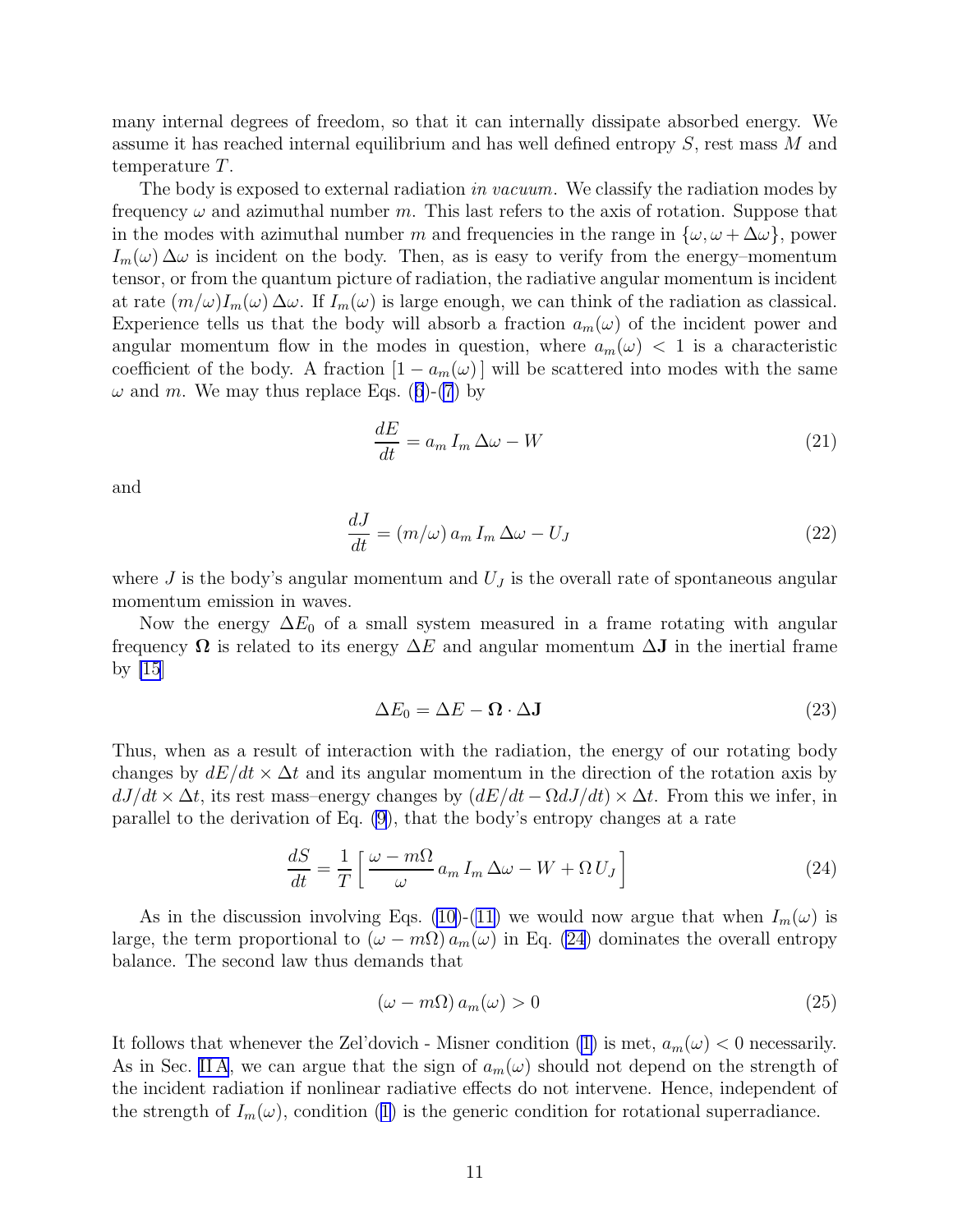<span id="page-11-0"></span>Evidently  $a_m(\omega)$  switches sign at  $\omega = \Omega m$ . This switch cannot take place by  $a_m(\omega)$ having a pole there since  $a_m(\omega) < 1$ . If  $a_m(\omega)$  is analytic in  $\omega - \Omega m$ , it must thus have the expansion

$$
a_m(\omega) = \alpha_m(\Omega) \left( \omega - \Omega m \right) + \cdots \tag{26}
$$

in the vicinity of  $\omega = \Omega m$ . However, we must again stress that thermodynamics does not demand continuity of  $a_m(\omega)$  at  $\omega - \Omega m = 0$ . Specific examples like that of the rotating cylinder [(Eq. [\(56](#page-19-0)) below] do show continuity.

# V. SUPERRADIANCE OF A ROTATING CYLINDER

Devices for making rotational superradiance observable (see Sec. [V E](#page-19-0) below) are modeled on Zel'dovich's rotating cylinder [\[11](#page-23-0)]. In this section we idealize the cylinder as infinitely long. Let its radius be R and let it be rotating rigidly in vacuum with constant angular frequency  $\Omega$ . We suppose it to be made of material with *spatially uniform* permittivity  $\epsilon(\omega)$ and permeability  $\mu(\omega)$ ; these are not necessarily real because of the possibility of dissipative processes in the material. Alternatively, the material may be electrically conducting in which case we denote its conductivity by  $\sigma$ . Although it is possible to represent conductivity as an imaginary part of  $\epsilon(\omega)$ , we shall not do so here. If  $\sigma$  is small, e.g. a semiconductor, one can allow nontrivial  $\epsilon(\omega)$  and  $\mu(\omega)$  alongside  $\sigma$ .

## A. Constitutive Relations and Maxwell Equations

In the relativistic treatment we have in mind the electromagnetic field is described by the antisymmetric tensor  $F^{\alpha\beta}$  composed in the usual way of the electric field **E** and magnetic induction B. The electric displacement D and magnetic field H form an analogous tensor  $H^{\alpha\beta}$ . The usual constitutive relations  $\mathbf{D} = \epsilon \mathbf{E}$ ,  $\mathbf{B} = \mu \mathbf{H}$  and  $\mathbf{j} = \sigma \mathbf{E}$  can be expressed in covariant form as

$$
H^{\alpha\beta}u_{\beta} = \epsilon F^{\alpha\beta}u_{\beta} \tag{27a}
$$

$$
{}^*F^{\alpha\beta}u_\beta = \mu^*H^{\alpha\beta}u_\beta \tag{27b}
$$

$$
j^{\alpha} = \sigma F^{\alpha\beta} u_{\beta} + \varrho u^{\alpha} \tag{27c}
$$

We have written the electric current as a sum of a conductive part (recall that electric and magnetic fields are observer dependent concepts and are here computed in the frame of the material whose 4-velocity is  $u^{\alpha}$  and a convective part with  $\varrho$  being the *proper* charge density. This last is included to give us the flexibility to treat, say, a dielectric bearing a net charge density (in which case we would set  $\sigma = 0$ ). We use the notation  $*F^{\alpha\beta} \equiv \frac{1}{2}$  $\frac{1}{2}$ ε<sup>αβγδ</sup> $F_{\gamma\delta}$  with  $\varepsilon^{\alpha\beta\gamma\delta}$  the Levi–Civita tensor. It should be observed that  $\epsilon$  and  $\mu$  are frequency dependent in general, so that equations involving them refer to time Fourier components of fields. And the arguments of  $\epsilon$  or  $\mu$  should be frequencies in the frame of the rotating cylinder.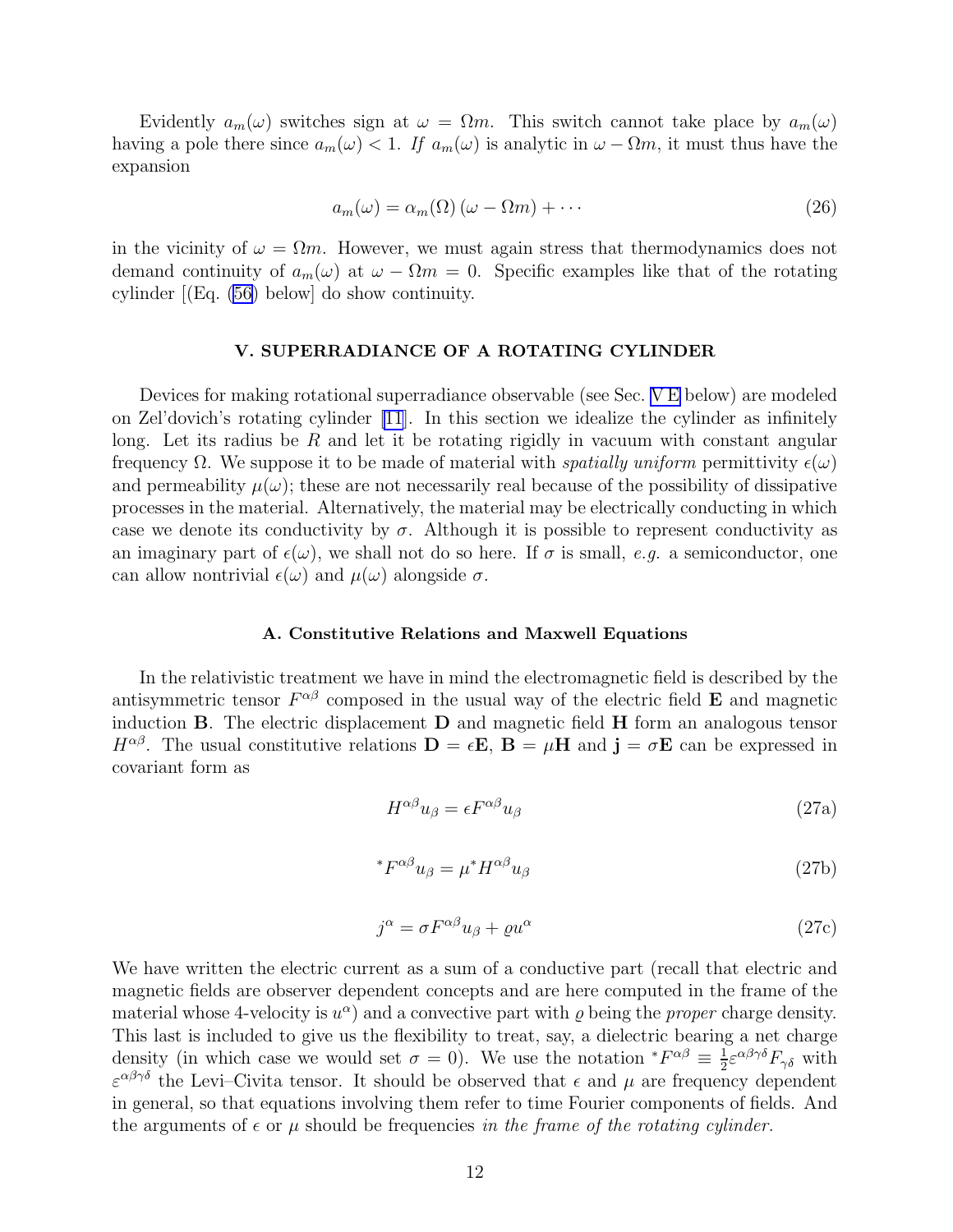<span id="page-12-0"></span>In cylindrical coordinates  $\{x^0, x^1, x^2, x^3\} = \{t, r, \phi, z\}$  with flat metric

$$
ds^{2} = -dt^{2} + dr^{2} + r^{2}d\phi^{2} + dz^{2}
$$
\n(28)

we obviously have inside the cylinder

$$
u_{\beta} = (-1, 0, \Omega r^2, 0)\gamma; \quad \gamma \equiv (1 - \Omega^2 r^2)^{-1/2}
$$
 (29)

It is easy to generalize this to curved spacetime, but we shall not do so here.

By succesively taking  $\alpha = 0, 1, 3$  in Eqs. [\(27](#page-11-0)a,b) and converting components of duals to components of the original fields we get

$$
\epsilon^{-1}H^{02} = F^{02} \equiv r^{-1}E_{\phi}
$$
\n(30a)

$$
\mu H^{31} = F^{31} \equiv B_{\phi} \tag{30b}
$$

$$
\epsilon^{-1}(H^{01} + \Omega r^2 H^{12}) = F^{01} + \Omega r^2 F^{12} \equiv \gamma^{-1} E_r \tag{30c}
$$

$$
\mu(H^{23} - \Omega H^{03}) = F^{23} - \Omega F^{03} \equiv (r\gamma)^{-1} B_r \tag{30d}
$$

$$
\epsilon^{-1}(H^{03} - \Omega r^2 H^{23}) = F^{03} - \Omega r^2 F^{23} \equiv \gamma^{-1} E_z \tag{30e}
$$

$$
\mu(H^{12} + \Omega H^{01}) = F^{12} + \Omega F^{01} \equiv (r\gamma)^{-1} B_z \tag{30f}
$$

Here  $E_r$ ,  $E_\phi$ ,  $E_z$ ,  $B_r$ ,  $B_\phi$  and  $B_z$  denote the physical components in the indicated directions of the electric field and magnetic induction in the rotating frame. Outside the cylinder one should set  $\Omega = 0$  and  $\epsilon = \mu = 1$  in these equations.

Let us now pass to the Maxwell equations:

$$
F_{\left[\alpha\beta,\gamma\right]} = 0\tag{31a}
$$

$$
H^{\alpha\beta}{}_{,\beta} = 4\pi j^{\alpha} \tag{31b}
$$

In view of the symmetries of the problem we shall look for solutions where the fields vary as  $f(r)e^{i(m\phi+kz-\omega t)}$  with m an integer, and  $\omega$  and k real constants. Here  $\omega$  is the frequency in the laboratory frame; in the cylinder's (rotating) frame, the azimuthal coordinate is  $\phi' = \phi - \Omega t$ , and hence the frequency is  $\omega' = \omega - m\Omega$ . Our choice of modes means that in writing the equations one can simply replace  $\partial/\partial \phi \to im$ , etc. From Eq. (31a) we get, after raising indeces,

$$
\partial (F^{02}r^2)/\partial r - \iota \omega r^2 F^{12} - \imath m F^{01} = 0 \tag{32a}
$$

$$
\partial (F^{23}r^2)/\partial r + ikr^2 F^{12} + imF^{31} = 0
$$
\n(32b)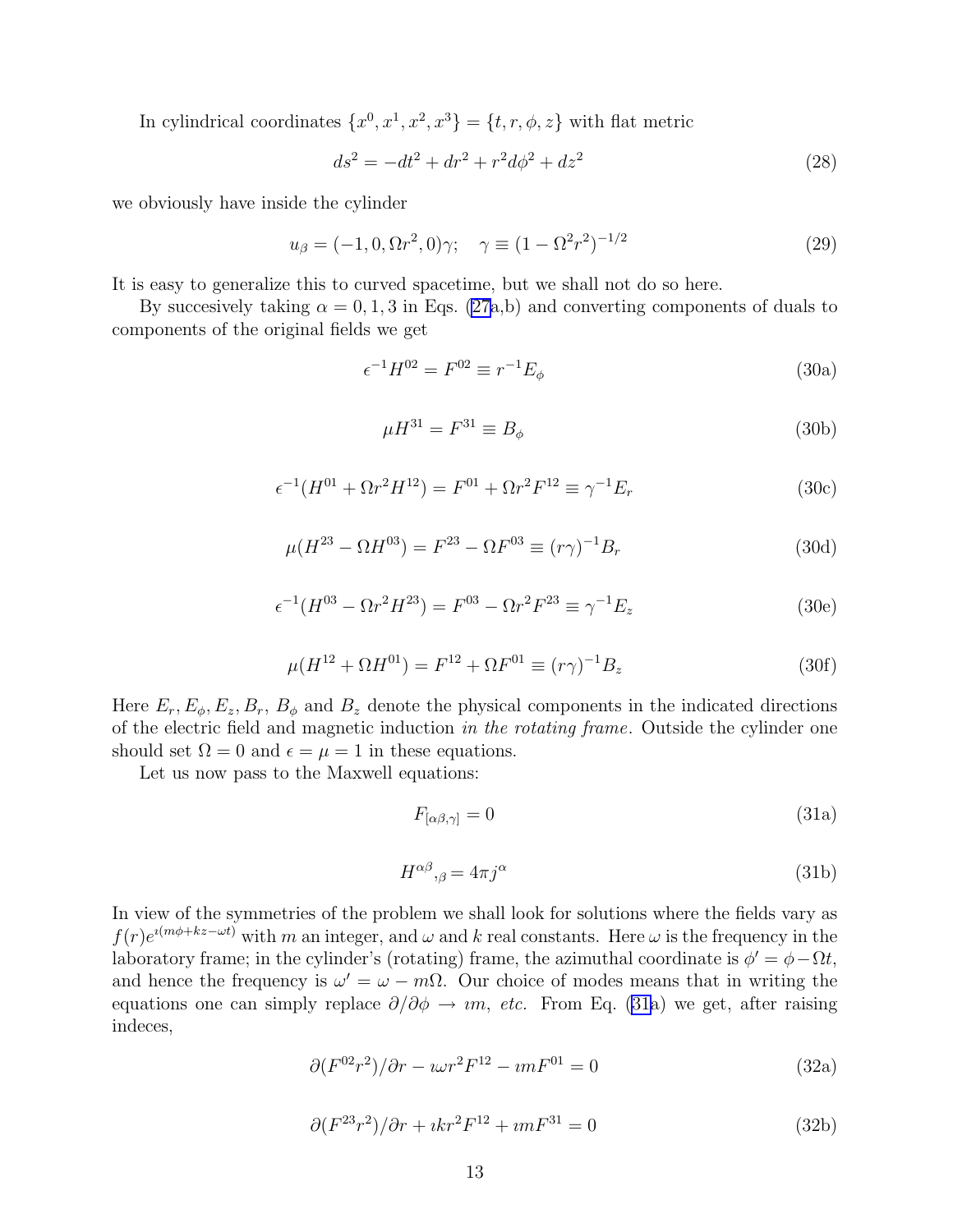$$
\partial F^{03} / \partial r + i \omega F^{31} - i k F^{01} = 0 \tag{32c}
$$

$$
ikF^{02} + i\omega F^{23} - imr^{-2}F^{03} = 0
$$
\n(32d)

<span id="page-13-0"></span>Finally we take in Eq. [\(31](#page-12-0)b) succesively  $\alpha = 0, 1, 2$  and 3:

$$
\partial (H^{01}r)/\partial r + \imath mr H^{02} + \imath kr H^{03} = 4\pi \sigma \gamma \Omega r^2 E_{\phi} + r \gamma \varrho \tag{33a}
$$

$$
i\omega H^{01} + i m H^{12} - i k H^{13} = 4\pi \sigma E_r
$$
\n(33b)

$$
\partial (H^{12}r)/\partial r - \iota \omega r H^{02} - \iota k r H^{23} = -4\pi \sigma \gamma E_{\phi} - r \gamma \varrho \Omega \tag{33c}
$$

$$
\partial (H^{31}r)/\partial r - \imath mr H^{23} + \imath \omega r H^{03} = 4\pi \sigma E_z \tag{33d}
$$

Outside the cylinder one should put  $\sigma = 0$  and  $\rho = 0$  in Eqs. (33).

### B. Axial Electric and Magnetic Modes  $(k = 0)$

As in any electromagnetic problem of this type, there are here two distinct modes for each set  $\{\omega, m, k\}$ . Here we characterize them for the case  $k = 0$ .

First assume, in harmony with Eq. [\(30a](#page-12-0)) that everywhere inside and outside the cylinder  $F^{02} = H^{02} = E_{\phi} = 0$ . It will transpire that this is a consistent choice, and therefore characterizes the first mode. Eq. [\(32](#page-12-0)a) then gives  $\omega r^2 F^{12} + mF^{01} = 0$  everywhere, while outside the cylinder  $(H^{\alpha\beta} = F^{\alpha\beta}; \sigma = \varrho = 0)$  Eq. (33b) gives  $\omega F^{01} + mF^{12} = 0$ . These simultaneous equations require  $F^{12} = F^{01} = H^{12} = H^{01} = 0$  outside the cylinder. To connect these with the interior fields we go to Eqs. (33a,c). There may be a charge layer at  $r = R$  of surface density  $\Delta q = \int_{R-}^{R+} \varrho dr$ . Integrating the two equations across the layer gives for the jumps in the fields  $\Delta H^{01} = q\gamma(R)$  and  $\Delta H^{12} = -q\Omega\gamma(R)$  so that  $\Omega H^{01} + H^{12}$  must be continuous across the surface. If we now add  $\Omega$  times Eq. (33a) to Eq. (33c) we find that  $r(\Omega H^{01} + H^{12})$  is independent of r everywhere, including at  $r = R$ . Since it vanishes for  $r > 0$ , it must vanish everywhere. Then by Eq. [\(30f](#page-12-0))  $\Omega F^{01} + F^{12} = 0$  everywhere. But as we mentioned,  $\omega r^2 F^{12} + mF^{01} = 0$  everywhere; these two simultaneous equations force  $F^{01}$ and  $F^{12}$  to vanish everywhere. It is now evident by solving Eqs. [\(30c](#page-12-0),f) simultaneously that  $H^{01}$  and  $H^{12}$  must also vanish everywhere.

As we shall show in Sec. [V C,](#page-14-0) one can construct  $F^{31}$  and  $F^{23}$  out of  $F^{03}$  which obeys an autonomous equation. Thus the ansatz  $F^{01} = F^{02} = F^{12} = H^{01} = H^{02} = H^{12} = 0$  defines a mode of the system. We call it the axial electric (AE) mode because its electric field (only component  $F^{03}$ ) points along the cylinder's axis. It corresponds to Zel'dovich's [\[11\]](#page-23-0) first mode.

Now we look for a mode which has [see Eq. [\(30b](#page-12-0))]  $F^{31} = H^{31} = B_{\phi} = 0$ . Again, it will transpire that this is a consistent choice. From Eqs.[\(32b](#page-12-0),c) it follows that  $r^2F^{23} = C_1$  and  $F^{03} = C_2$  with  $C_1$  and  $C_2$  independent of r. Eq. (33d) implies that outside the cylinder  $mF^{23} - \omega F^{03} = 0$ . This last is inconsistent with the previous expressions unless we put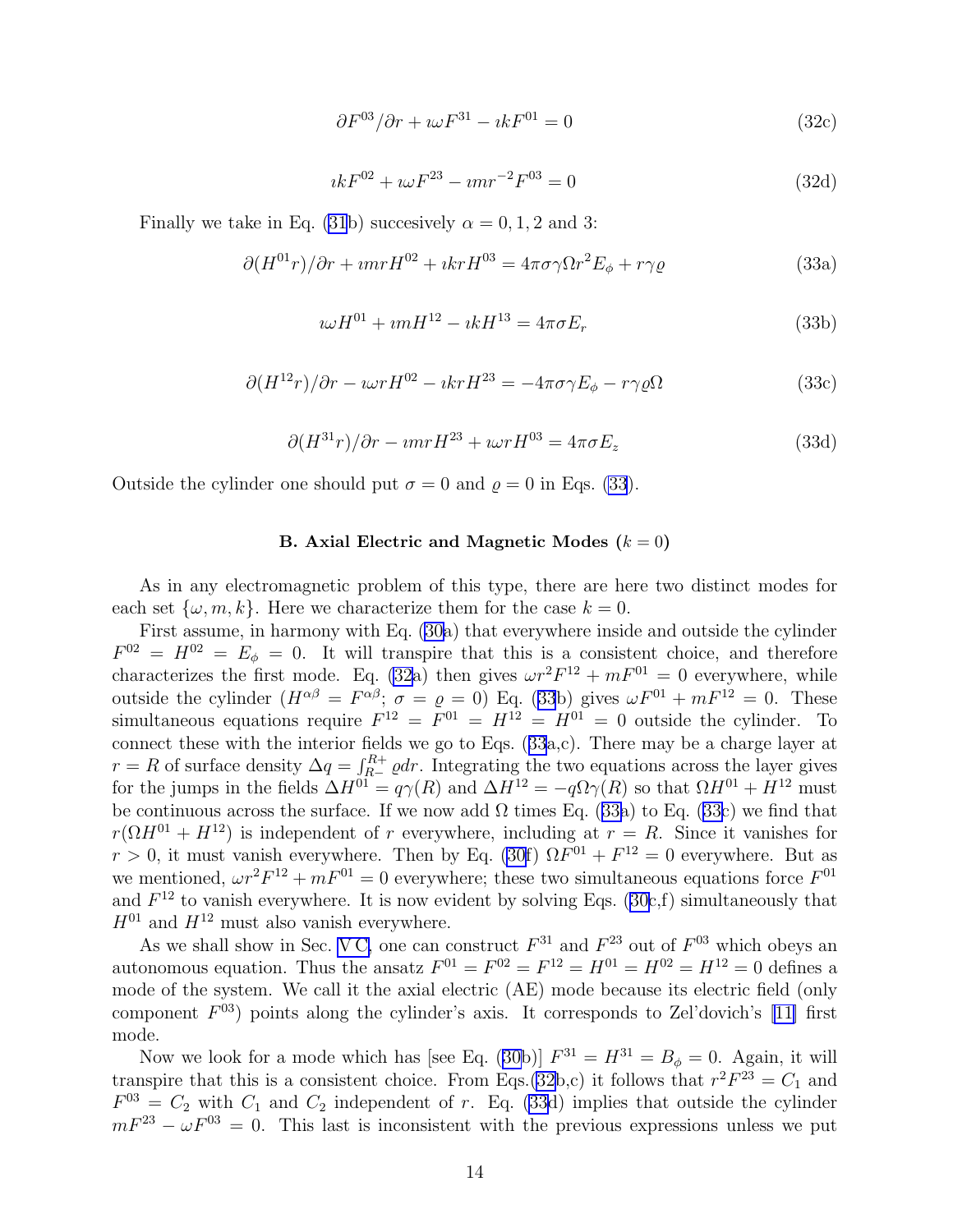<span id="page-14-0"></span> $C_1 = C_2 = F^{03} = F^{23} = H^{03} = H^{23} = 0$  in the exterior. Now since  $F^{23}$  is the magnetic field component *normal* to the cylinder's surface, it must be continuous there. Thus  $C_1$ along with  $F^{23}$  must also vanish inside the cylinder. The *tangential* electric field  $F^{03}$  must likewise be continuous at the surface; thus  $C_2$  and  $F^{03}$  have to vanish inside as well. By solving Eqs. ([30d](#page-12-0),e) simultaneously we find that also  $H^{03} = H^{23} = 0$  inside.

As we show in the Appendix, one can construct  $F^{02}$ ,  $F^{12}$  and  $F^{01}$  out of a single function obeying an autonomous equation. Thus the ansatz  $F^{03} = F^{31} = F^{23} = H^{03} = H^{31} = H^{23} = H^{31}$ 0 defines a second mode. We call it the axial magnetic (AM) mode because its magnetic field (only component  $H^{12}$ ) points along the cylinder's axis. It corresponds to Zel'dovich's [\[11](#page-23-0)] second mode.

### C. Electrodynamic Proof of Superradiance for AE Modes  $(k = 0)$

Here we give a new basically electrodynamic proof that for  $\omega - m\Omega < 0$  the cylinder superradiates. We shall first obtain the radial equation governing the shape of the AE mode with  $k = 0$ . First we note that according to Eqs. ([32c](#page-12-0),d),

$$
F^{31} = i\omega^{-1} \partial F^{03} / \partial r \tag{34a}
$$

$$
F^{23} = m\omega^{-1}r^{-2}F^{03}
$$
 (34b)

Next we solve for  $H^{03}$ ,  $H^{23}$  and  $H^{31}$  from Eqs. ([30b](#page-12-0),d,e) and substitute these and Eq. (34a) in Eq. [\(33](#page-13-0)d) to get

$$
r^{-1}\partial(r\partial F^{03}/\partial r)/\partial r + m\omega\gamma(B_r + \epsilon\mu\Omega E_z) - \omega^2\gamma(\epsilon\mu E_z + \Omega r^2 B_r) = 4\pi i\sigma\mu E_z
$$
 (35)

But by combining the definitions of  $E_z$  and  $B_r$  in Eqs. ([30](#page-12-0)) with Eq. (34b) we have that

$$
E_z = \gamma \omega^{-1} (\omega - m\Omega) F^{03}
$$
 (36a)

$$
B_r = \gamma(\omega r^2)^{-1} (m - \omega \Omega r^2) F^{03}
$$
\n
$$
(36b)
$$

If we now substitute these in Eq. (35) and cancel out the common phase  $e^{i(m\phi - \omega t)}$  we get

$$
r^{2} f'' + r f' - \gamma^{2} [(m - \omega \Omega r^{2})^{2} - \epsilon \mu (\omega - m \Omega)^{2} r^{2} - 4\pi i \gamma^{-1} \mu \sigma (\omega - m \Omega) r^{2}] f = 0
$$
 (37)

where  $f(r) \equiv F^{03}e^{-i(m\phi - \omega t)}$  and ' denotes an ordinary radial derivative. All this is for  $r < R$ . In the cylinder's exterior we just set  $\epsilon \mu \to 1$  and  $\sigma \to 0$ . This is the promised exact radial equation for the AE mode; the fields  $F^{31}$  and  $F^{23}$  can be recovered from Eqs. (34).

Now we are ready to discuss the energy flux. Both inside and outside the cylinder the radial energy flux is [\[12](#page-23-0)]

$$
S_r = (\mathbf{E} \times \mathbf{H})_r / 4\pi = (F^{02}H^{12} - F^{03}H^{31}) / 4\pi
$$
\n(38)

But  $F^{02}$  and  $H^{12}$  both vanish, so this reduces to  $-F^{03}H^{31}/4\pi$ . This is the instantaneous flux;of more interest is the time–averaged flux which can be obtained by substituting [[12\]](#page-23-0)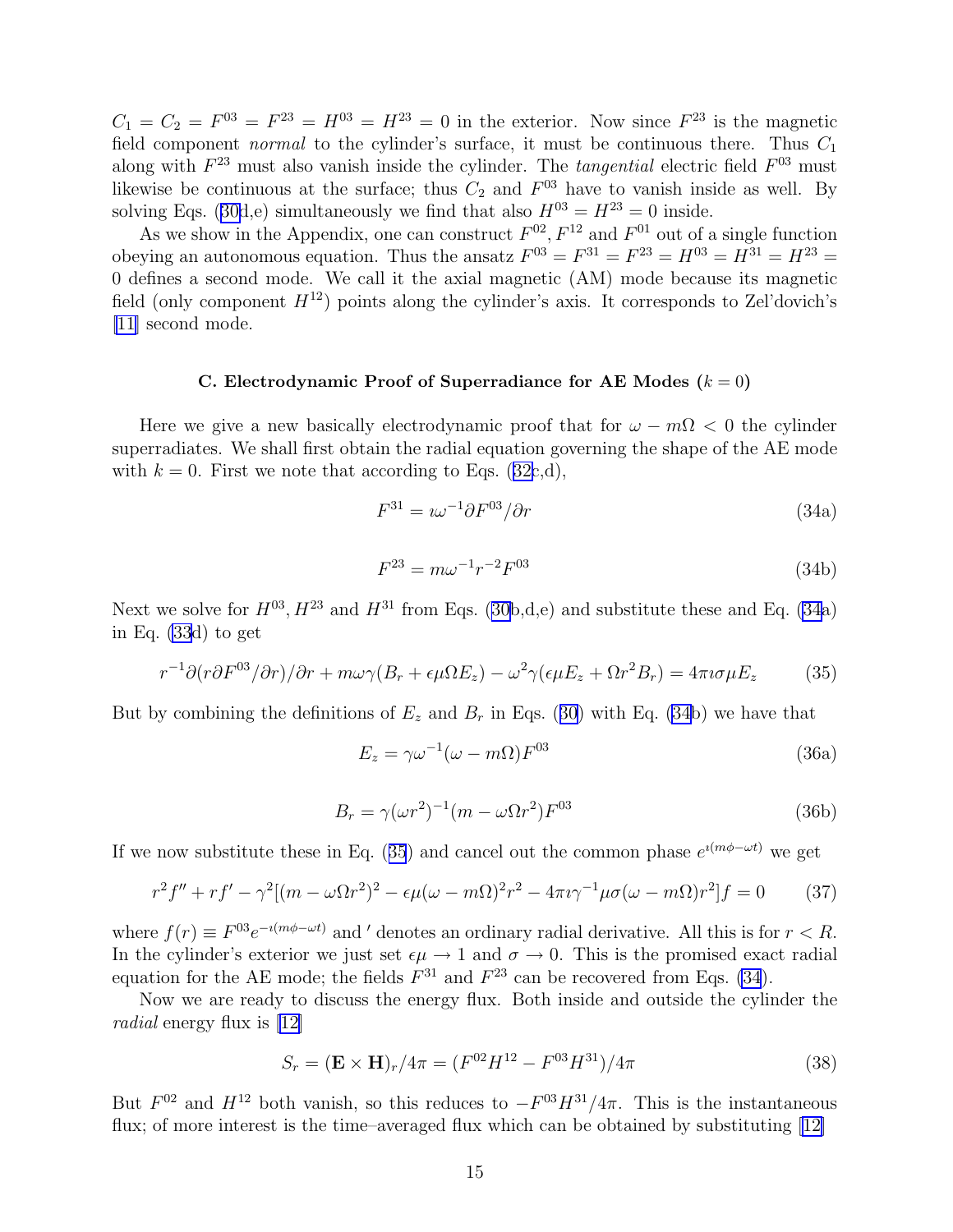$$
F^{03} \rightarrow \frac{1}{2} \left[ f e^{i(m\phi - \omega t)} + f^* e^{-i(m\phi - \omega t)} \right]
$$
\n(39a)

$$
H^{31} = F^{31}/\mu \to \frac{1}{2\omega} \left[ i(f'/\mu) e^{i(m\phi - \omega t)} - i(f^{*'}/\mu^*) e^{-i(m\phi - \omega t)} \right]
$$
(39b)

<span id="page-15-0"></span>and then averaging. Here we have used Eq. [\(34](#page-14-0)a) to simplify. Note that the complex conjugate of the primary field f contributes with weight  $1/\mu^*$ . We thus have for the time– averaged radial flux

$$
\overline{S}_r = \frac{1}{16\pi i\omega} \left( f^* f' / \mu - f f^{*'} / \mu^* \right) \tag{40}
$$

In the process two terms involving exponents  $e^{\pm 2i(m\phi - \omega t)}$  have averaged out.

We can get a useful equation for the Wronskian–like expression in the last equation by first dividing Eq. ([37](#page-14-0)) by  $r\mu$ , multiplying it by  $f^*$ , and then substracting from the result its complex conjugate:

$$
\frac{d}{dr}[r(f^*f'/\mu - ff^{*'}/\mu^*)] = -2ir[\mathcal{A}|f'|^2 + (\mathcal{B} + \mathcal{C})|f|^2]
$$
\n(41)

with  $(\Im$  means imaginary part)

$$
\mathcal{A} \equiv \Im \mu / |\mu|^2 \tag{42a}
$$

$$
\mathcal{B} \equiv [\Im \epsilon (\omega - m\Omega)^2 + \mathcal{A}(m - \omega \Omega r^2)^2 r^{-2}] \gamma^2
$$
 (42b)

$$
\mathcal{C} \equiv 4\pi\sigma(\omega - m\Omega)\gamma \tag{42c}
$$

In the vacuum outside the cylinder  $\Im \epsilon = \Im \mu = \sigma = 0$  so that according to Eqs. (40-41)  $S_r \propto 1/r$ . This just means that energy is conserved outside the cylinder, the overall outflow (inflow) at large distances equaling that at  $r = R$ . Thus to find out which way energy flows at large distances, it is sufficient to determine the sign of  $\overline{S}_r$  at  $r = R$ .

Now because f represents a physical electric field, it must be bounded at  $r = 0$ . And then  $f'$  cannot diverge as fast as  $1/r$ . It follows that, barring the exceptional circumstance that  $\mu = 0$ ,  $r(f^*f'/\mu - ff^{*'}/\mu^*) \rightarrow 0$  as  $r \rightarrow 0$ . Hence by integrating Eq. (41) from  $r = 0$  to  $r = R$  we find

$$
\overline{S}_r(r=R) = \frac{-1}{32\pi\omega R} \int_0^R r[\mathcal{A}|f'|^2 + (\mathcal{B}+\mathcal{C})|f|^2] dr \tag{43}
$$

To determine the sign of this expression we note that it follows from the second law of thermodynamics [\[12](#page-23-0)] that  $\sigma \geq 0$ , and that  $\Im \epsilon$  and  $\Im \mu$  are both odd in the frequency and both positive for positive frequency. Of course, frequency here means frequency in the frame of the material, namely  $\omega - m\Omega$ . Hence  $\mathcal{A}, \mathcal{B}$  and C all bear the same sign as  $\omega - m\Omega$ . Thus regardless of the source of dissipation, there is an energy outflow to infinity (superradiance) if only if the Misner–Zel'dovich condition  $\omega - m\Omega < 0$  is satisfied, as we might have guessed from the method of Sec. [IV.](#page-9-0)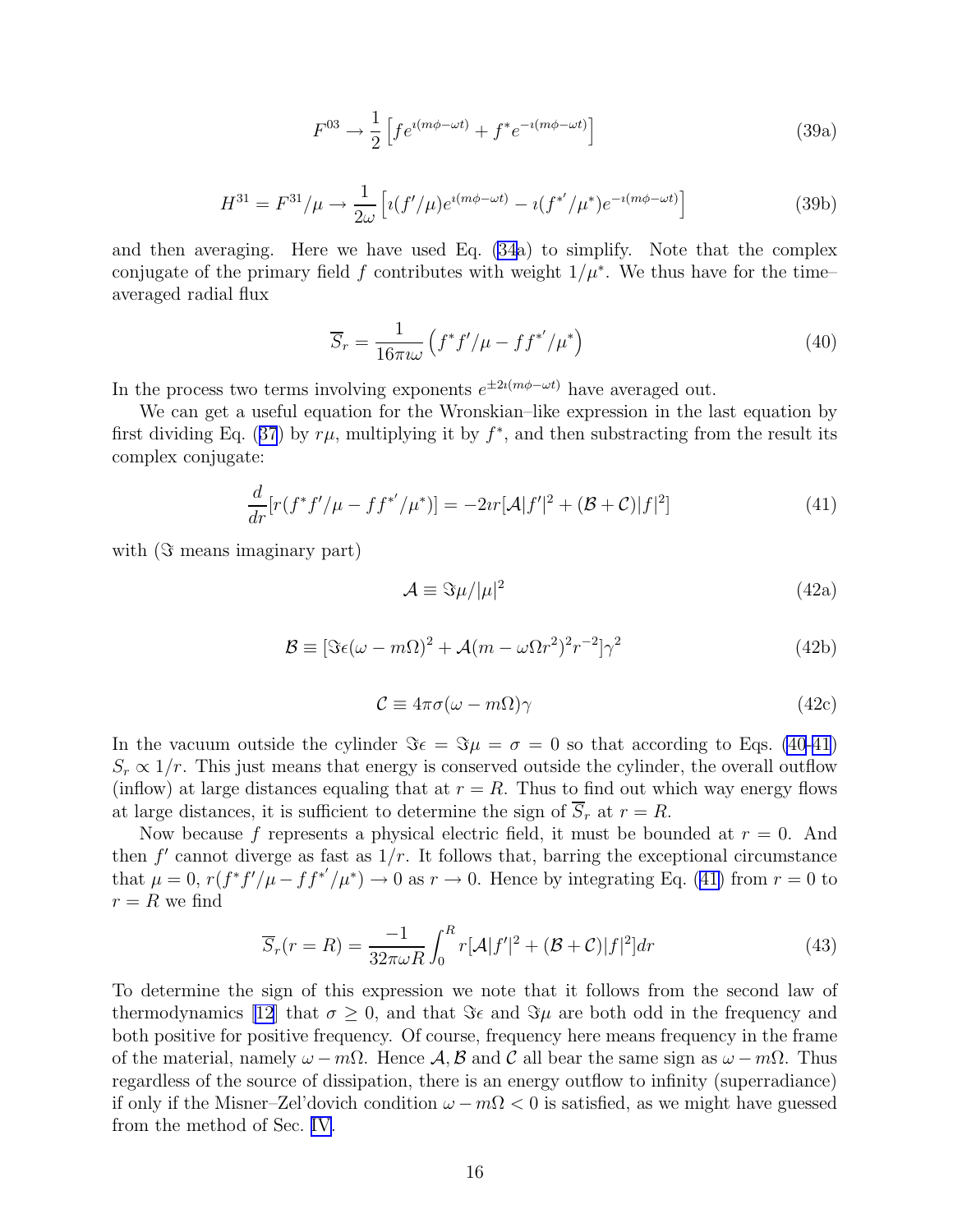### D. Gain in Superradiance for Nonrelativistic Rotation: AE Modes

<span id="page-16-0"></span>In his pioneering study of superradiance of a rotating cylinder, Zel'dovich [\[11\]](#page-23-0) concluded that for AE modes with  $\omega - m\Omega < 0$ ,  $m > 0$  and  $k = 0$ , the gain coefficient [defined] precisely after Eq. ([49\)](#page-17-0)] is very small for nonrelativistic rotation. The gist of his argument is as follows. Outside the cylinder the radial equation [\(37](#page-14-0)) reduces exactly to

$$
r^{2} f'' + r f' - [m^{2} - \omega^{2} r^{2}] f = 0; \quad r > R
$$
\n(44)

whose solutions are the Hankel functions  $H_m^{(1)}(\omega r)$  and  $H_m^{(2)}(\omega r)$ , the first (second) representing outgoing (ingoing) waves at infinity. Inside the cylinder Zel'dovich takes  $\epsilon = \mu = 1$ , and neglects the effect of  $\sigma$  to argue that one may, to sufficient accuracy, approximate f by  $J_m(\omega r)$  which is that combination of  $H_m^{(1)}(\omega r)$  and  $H_m^{(2)}(\omega r)$  regular at  $r = 0$ . We may justify this form by realizing that

$$
[(m - \omega \Omega r^2)^2 - (\omega - m\Omega)^2 r^2] \gamma^2 = (m^2 - \omega^2 r^2)
$$
\n(45)

so that in the stated limit Eq. ([37\)](#page-14-0) reduces to Eq. (44) also inside the medium. This is true even for relativistic rotation, a point not remarked on by Zel'dovich.

Working nonrelativistically Zel'dovich then calculates via Ohm's law the current j induced in the cylinder by the electric and magnetic fields  $E$  and  $B$  deriving from this  $f$ . Because the medium rotates, he finds that  $j_z \propto (\omega - m\Omega)$ . Thus the Joule work  $j_z E_z$  is negative: the cylinder does work on the field and superradiance ensues. Zel'dovich obtains a gain coefficient  $\propto \sigma \cdot (m\Omega - m)(\omega R)^{2m}$ . The factors  $\omega R$  come from the small argument approximation  $J_m(x) \sim x^m$  for  $x \ll m$ ; recall that because of the Zel'dovich–Misner condition and the assumed nonrelativistic rotation,  $\omega r < m\Omega R \ll m$ . As Zel'dovich remarks, the physical reason for the smallness is that  $R$  lies deep within the near zone, which circumstance suppresses the matter–wave coupling.

Is Zel'dovich's pessimistic conclusion valid also when  $\epsilon, \mu \neq 1$  ? One may be skeptic because when  $\epsilon \mu$  differs significantly from unity, Eq. [\(37\)](#page-14-0) does not reduce to Eq. (44), but rather to the Bessel equation (46a) below whose solution regular at  $r = 0$  is different from  $J_m(\omega r)$ . One also wonders what happens when the conductivity is large, so that the backreaction of the cylinder on the wave cannot be neglected, and when  $\gamma$  is significantly greater than unity ? To answer these question we shall work with the full Eq. ([37\)](#page-14-0), and match its interior and exterior solutions. We can then be more specific about the prefactor in Zel'dovich's expression and the corrections it is subject to for large  $\sigma$ .

Let us assume that the ingoing wave generated by some external agency,  $H_m^{(2)}(\omega r)$ , has unit coefficient. Then the total radial wave amplitude outside the cylinder will be  $f_{\text{out}} =$  $H_m^{(2)}(\omega r) + \rho H_m^{(1)}(\omega r)$  where  $\rho$  is the (possibly complex) amplitude for reflection off the cylinder. For superradiance we expect  $|\rho|^2 > 1$ .

Inside the cylinder the exact  $f(r)$  is determined by Eq. [\(37](#page-14-0)) which in light of Eq. (45) can be rewritten in the more convenient form

$$
r^{2} f'' + r f' - [m^{2} - \kappa^{2} r^{2}] f = 0; \quad r < R
$$
\n(46a)

$$
\kappa^2 \equiv \omega^2 + (1 - \epsilon \mu)(\omega - m\Omega)^2 \gamma^2 + i 4\pi \gamma \mu \sigma(\omega - m\Omega)
$$
 (46b)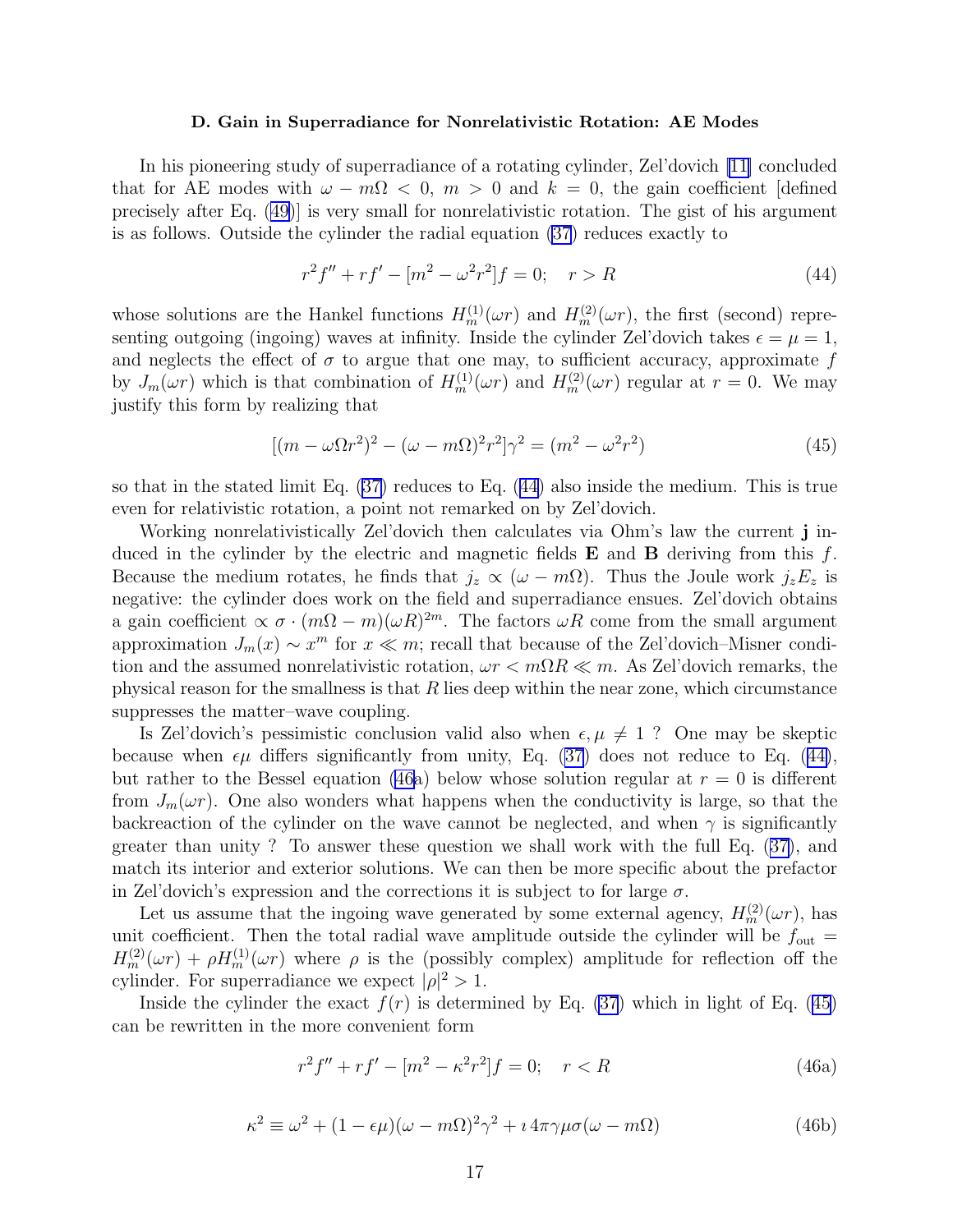<span id="page-17-0"></span>This is again a Bessel equation whose solution regular at  $r = 0$  is  $J_m(\kappa r)$ . The radial wave amplitude inside will thus be  $f_{\rm in} = \tau J_m(\kappa r)$  where  $\tau$  is the (possibly complex) amplitude for transmission into the cylinder.

Now we match interior with exterior solutions by the usual continuity conditions on electric and magnetic fields. By integrating Eq. ([34a](#page-14-0)) from  $r = R - \varepsilon$  to  $r = R + \varepsilon$  and relying on the boundedness of  $F^{31}$  we conclude that  $F^{03}|_{R_+} = F^{03}|_{R_-}$ . But since  $F^{03} =$  $f(r)e^{i(m\phi-\omega t)}$ , it is obvious that f must be continuous at  $r=R$ . By similarly integrating Eq.([33d](#page-13-0)) and invoking the boundedness of  $H^{23}$ ,  $H^{03}$  and  $E_z$  we find  $H^{31}|_{\mathbf{R}_+} = H^{31}|_{\mathbf{R}_-}$ . Then from Eqs. ([30b](#page-12-0)) and [\(34](#page-14-0)a) it follows that  $f'|_{R_+} = (f'/\mu)|_{R_-}$ . One checks that with these matching conditions  $\overline{S}_r$  in Eq. ([40\)](#page-15-0) is continuous at  $r = R$ .

With the expressions for  $f_{\text{in}}$  and  $f_{\text{in}}$  written out earlier, the matching conditions are

$$
\tau J_m(\kappa R) = \rho H_m^{(1)}(\omega R) + H_m^{(2)}(\omega R) \tag{47a}
$$

$$
(\tau \kappa/\mu)J_m'(\kappa R) = \rho \omega H_m^{(1)'}(\omega R) + \omega H_m^{(2)'}(\omega R)
$$
\n(47b)

where  $'$  here means derivative with respective to the argument. Solving these simultaneously for  $\rho$  and rearranging the result with help of the identity  $H^{(1)}$ <sub>m</sub> =  $H^{(2)*}_m$  gives

$$
\rho = -\frac{1 - \mu \chi_m(x)\eta_m(y)}{1 - \mu \chi_m(x)^* \eta_m(y)} \cdot \frac{H_m^{(2)}(x)}{H_m^{(2)}(x)^*}
$$
(48a)

$$
\chi_m(x) \equiv xH^{(2)'}_{m}(x)/H^{(2)}_{m}(x); \quad \eta_m(y) \equiv J_m(y)/[yJ'_m(y)] \tag{48b}
$$

with  $x \equiv \omega R$  and  $y \equiv \kappa R$ .

When there is no dissipation,  $\epsilon$  and  $\mu$  are real while  $\sigma = 0$ , and so y is real. It follows that numerator and denominator of Eq. (48a) are complex conjugates so that  $|\rho| = 1$ . This is in harmony with the arguments of Sec. [IV](#page-9-0) that superradiance goes hand in hand with dissipation.

Let us now define the dimensionless parameters  $v = \Omega R$  (peripheral velocity of the cylinder in units of c) and  $\xi \equiv 4\pi\mu\sigma R$  in terms of which

$$
y^{2} = x^{2} + (1 - \epsilon \mu)(x - mv)^{2}\gamma^{2} + i(x - mv)\xi\gamma
$$
\n(49)

The y shall be the square root which is positive in the limit  $\sigma \to 0$ . A useful approximation for the gain coefficient  $-a_m \equiv |\rho|^2 - 1$  [this is the same as the coefficient  $a_m(\omega)$  appearing in Sec. [IV](#page-9-0)] can be obtained from Eq. (48) by passing to the nonrelativistic limit  $v \ll 1$ ,  $\gamma \approx 1$ which, for m not too large, implies  $x \ll 1$ .

First the recursion relation [\[17](#page-23-0)]  $xH_m^{(2)} = xH_{m-1}^{(2)} - mH_m^{(2)}$  allows us to write

$$
\chi_m(x) = -m + \frac{x H_{m-1}^{(2)}(x)}{H_m^{(2)}(x)}
$$
(50)

For  $x \ll 1$  the leading terms of the real and imaginary parts of the Hankel function are [\[17](#page-23-0)]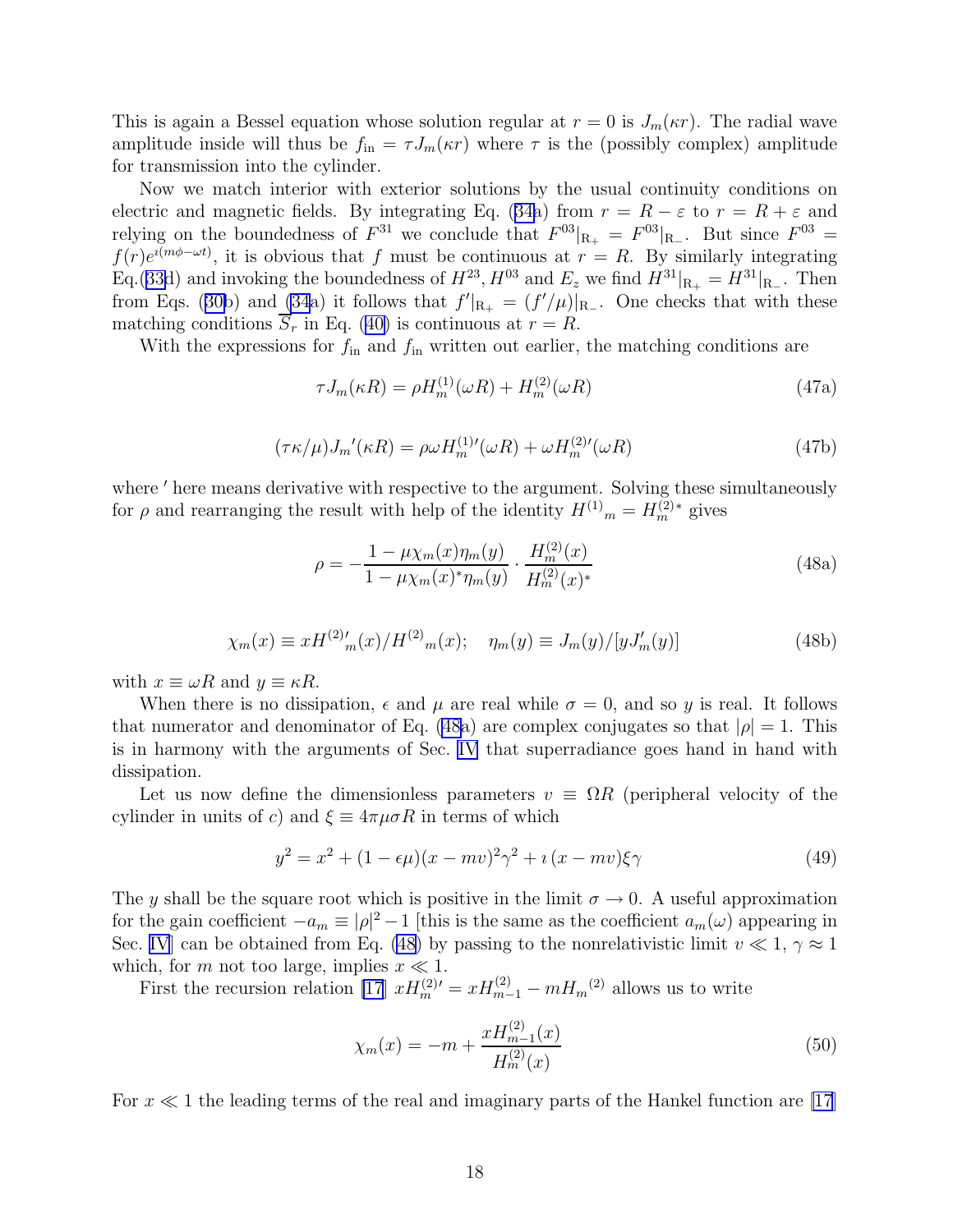$$
H_0^{(2)} \approx 1 - \frac{2i}{\pi} (\ln \frac{x}{2} + \gamma_E)
$$
 (51a)

$$
H_m^{(2)}(x) \approx \frac{x^m}{m!2^m} + i\frac{2^m}{\pi x^m}; \quad m \ge 1
$$
\n(51b)

<span id="page-18-0"></span>where  $\gamma_E \approx 0.577216$  is the Euler–Mascheroni constant. Substituting in Eq. ([50](#page-17-0)) we have to leading real and imaginary orders in  $x$ 

$$
\chi_m(x) \approx -m - \delta_m^1 \left(\frac{1}{2} + \ln \frac{x}{2} + \gamma_E\right) x^2 + \frac{x^2}{2} - \frac{i\pi x^{2m}}{(m-1)!2^{2m-1}} + \cdots
$$
 (52)

We now substitute from Eq. (52) into Eq. ([48](#page-17-0)a) and recall that the ratio of  $H_m^{(2)}$  to its complex conjugate has unit modulus. Factoring out  $1 + \mu m \eta_m(y)$  from numerator and denominator, we find in each the function  $h_m(y) \equiv \mu \eta_m(y)[1 + \mu m \eta_m(y)]^{-1}$  multiplied in one by a small complex expression and in the other by the conjugate of this expression. As a result to leading  $[\mathcal{O}(x^2)]$  order,  $h_m$  appears in  $\rho$  multiplied only by an imaginary factor, so that only the imaginary part of  $h_m$  remains in  $|\rho|^2$ . Retaining only dominant terms leads to

$$
a_m \approx \frac{8\pi (x/2)^{2m}}{(m-1)!} \Im h_m(y) = \frac{8\pi (x/2)^{2m}}{(m-1)!} \Im \frac{\mu J_m(y)}{(\mu-1) m J_m(y) + y J_{m-1}(y)}
$$
(53)

where the last form follows from the recursion relation [\[17](#page-23-0)]  $yJ'_m = yJ_{m-1} - mJ_m$ . Since  $-a_m$ is proportional to the small factor  $x^{2m}$ , superradiance is mostly confined to the  $m = 1$  mode (unless the ingoing wave only has  $m > 1$ ).

We went through the derivation of Eq. (53) with possibly complex  $\epsilon$  and  $\mu$  as a matter of principle, and because it will be required for the discussion in the Appendix. But in practice little need can arise to consider complex  $\epsilon$  or  $\mu$ . For low frequencies both these quantities are real with  $\epsilon$  becoming complex in real materials only at frequencies  $> 10^{11}$  Hz (in ferromagnets  $\mu$  can become dispersive at somewhat lower frequencies) [\[12](#page-23-0)]. Recall that the appropriate argument of  $\epsilon$  or  $\mu$  in our discussion is  $\omega - m\Omega$  which must be negative. But a macroscopic cylinder rotating nonrelativistically will do so below  $\Omega = 10^{10}$  Hz. And as mentioned, m cannot be large without superradiance being suppressed. Thus in the laboratory we cannot arrange for  $\omega - m\Omega$  to be negative and sufficiently large in magnitude to access the complex range of  $\epsilon$  or  $\mu$ . Henceforth we consider only real  $\epsilon$  and  $\mu$ .

As mentioned, for nonrelativistic rotation  $v \ll 1$  and  $x \ll 1$  and thus  $|x-mv| \ll 1$ . The low conductivity regime may be defined by the additional condition

$$
|x - mv|\xi \ll 1\tag{54}
$$

When all these are valid, the argument y of the Bessel functions is a small *complex* number, and we can expand

$$
J_m(y) = \frac{y^m}{2^m m!} \left[ 1 - \frac{y^2}{4(m+1)} + \cdots \right]
$$
 (55)

Substituting this, Eq. ([49\)](#page-17-0) and the definitions of  $\xi$ , x and v in Eq. (53) and reinstating c gives to leading order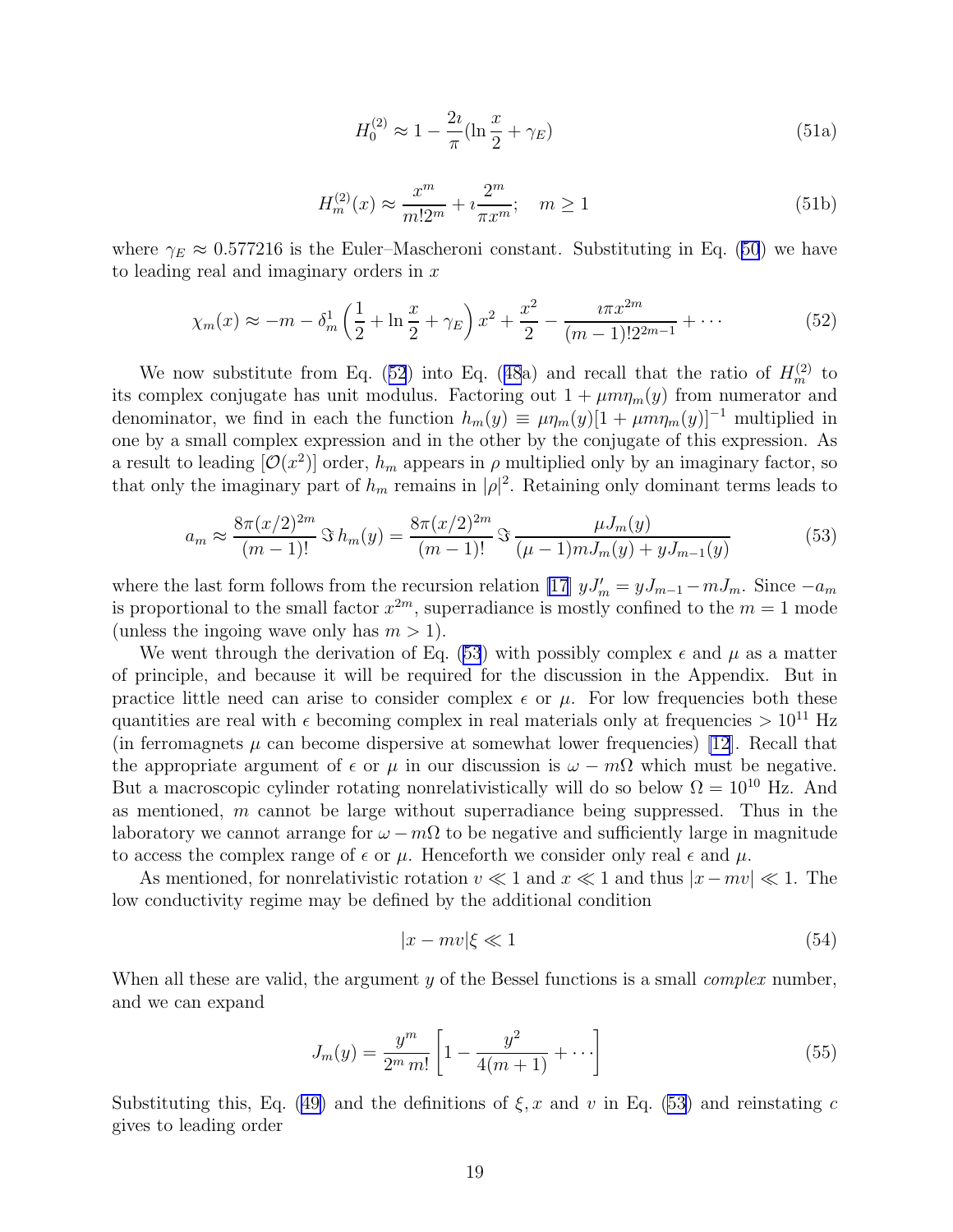$$
a_m \approx \frac{16\pi^2 \mu^2 (\omega R/2c)^{2m} (\omega - m\Omega)\sigma R^2/c^2}{m(m+1)!(\mu+1)^2}.
$$
\n(56)

<span id="page-19-0"></span>which shows clearly that for  $(\omega - m\Omega) < 0$  there is superradiance  $(a_m < 0)$ . The formula supports Zel'dovich's assertion that for low conductivity the gain coefficient is proportional to  $\sigma R^2(m\Omega - \omega)(\omega R)^{2m}$ . Our result gives the proportionality constant and shows that  $-a_m$ is independent of  $\epsilon$ . Numerical work shows that Eq. (56) remains accurate to within 1% up to  $|x - mv| \xi \approx 1$ .

For  $|x - mv|\xi > 1$  we return to Eq. [\(53\)](#page-18-0). Because the gain coefficient falls off with growing m, we discuss here only the results for  $m = 1$ . Clearly the terms  $x^2$  and  $(x - mv)^2$ in  $y^2$  are negligible because  $x < v$  and  $v \ll 1$ . (We presume that  $\epsilon \mu$  is not too large, which is reasonable because for a good conductor  $\epsilon$  and  $\mu$  are formally unity). Hence the argument y in Eq. [\(53\)](#page-18-0) reduces to  $[(x-v)\xi]^{1/2}$ . The imaginary part is best evaluated numerically. As a function of  $(x-v)\xi$  it sports single maximum of height 0.1887 located at  $(x-v)\xi \approx -6.325$ . From these last numbers and Eq. ([53](#page-18-0)) we infer the maximal gain coefficient for given  $\omega$ :

$$
-(a_1)_{\text{max}} = 1.185(\omega R/c)^2 \quad \text{at} \quad \Omega = \omega + 0.503c^2/\sigma R^2 \tag{57}
$$

For a copper cylinder with  $R = 10$  cm, the minimum  $\Omega$  required for the peak to be present is 0.06 s<sup>-1</sup>; this is also the offset between  $\omega$  and the  $\Omega$  giving maximum superradiance.

### E. Rotational Superradiance Devices

From Eqs.  $(56)$ – $(57)$  it is clear that for superradiance of a nonrelativistically rotating cylinder the gain coefficient  $-a_m$  is extremely small (basically  $\omega R/c$  is very small). This would seem to imply that superradiance cannot be observed in the laboratory. But in fact this is not the case for two reasons. First by surrounding the cylinder with a jacket made of material where the speed of light is rather small, one achieves a more favorable ratio of cylinder radius to wavelength with a consequent improvement in  $-a_m$ . Second, a suitable device can cycle the amplified radiation any number of times to compound the gain coefficient. This raises the possibility of practical devices for amplification of signals at the expense of mechanical energy.

To explain the reason for the first improvement in the simplest terms we consider the jacket material to have  $\mu = 1$  but very large and *real* permittivity  $\epsilon_j$ . Eqs. [\(30\)](#page-12-0)–([33\)](#page-13-0) can obviously be used outside the cylinder if we put everywhere  $\sigma = \rho = \Omega = 0$ . The arguments of Sec. [V B](#page-13-0) characterizing the AE and AM modes can be repeated with like conclusions. For AE modes we need to replace the radial equation  $(44)$  outside the cylinder by  $(c.f.$  Eq. [37\)](#page-14-0)

$$
r^{2} f'' + r f' - [m^{2} - \epsilon_{j} \omega^{2} r^{2}] f = 0; \quad r > R
$$
\n(58)

Therefore, the argument of the Hankel functions in Sec. VD is now  $\sqrt{\epsilon_j} \omega r$  rather than  $\omega r$ . And the Hankel and  $\chi_m$  functions in Eqs. [\(47\)](#page-16-0)-[\(48\)](#page-17-0) now take argument  $\sqrt{\epsilon_j x}$ . There is no change in the matching conditions  $f|_{R_+} = f|_{R_-}$  and  $f'|_{R_+} = (f'/\mu)|_{R_-}$  since  $\mu$  has not been changed. In Eq. [\(47](#page-16-0)b) a factor  $\sqrt{\epsilon_j}$  appears alongside  $\mu$ ; it comes from the arguments of the differentiated Hankel functions. No change occurs in  $y$ , the argument of the Bessel functions, which is composed exclusively of quantities describing the cylinder.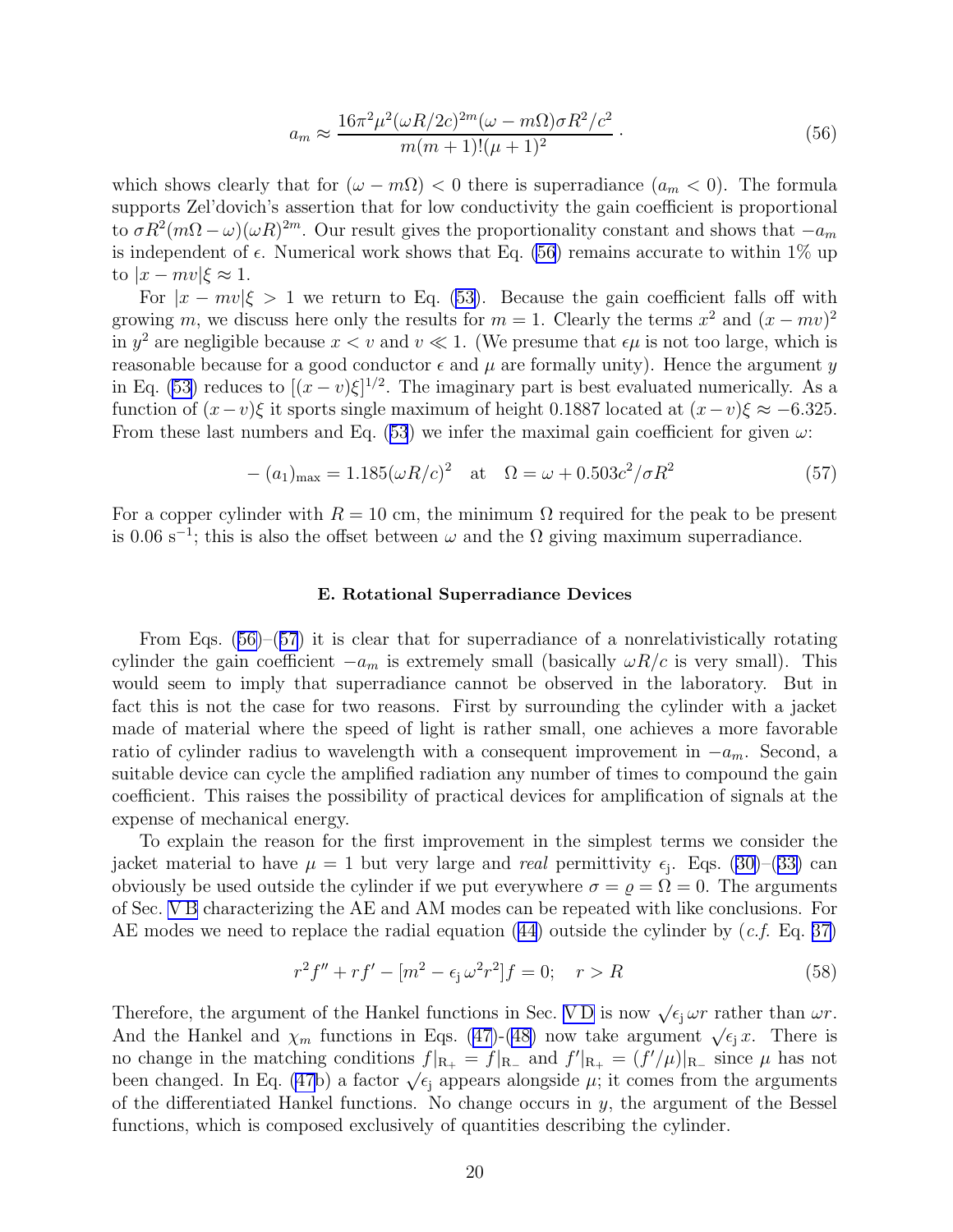Let us assume that even though  $\epsilon_j$  is large,  $\sqrt{\epsilon_j x} \ll 1$  (remember we are in the superradiant regime so  $\Omega R \ll 1$ ). The assumption means that the rotational velocity is still well below the speed of light in the jacket. Then we can expand the Hankel functions for small argument as before and arrive back at formulas [\(56](#page-19-0)) and [\(57](#page-19-0)) with the replacements  $\mu \to \mu \sqrt{\epsilon_j}$  and  $x \to \sqrt{\epsilon_j} x$ . Since  $\sqrt{\epsilon_j}$  is assumed large, the  $\mu$  dependent factor in Eq. [\(56](#page-19-0)) is here replaced by unity so that

$$
a_m \approx \frac{16\pi^2(\epsilon_j)^m(\omega R/2c)^{2m}(\omega - m\Omega)\sigma R^2/c^2}{m(m+1)!}.
$$
\n(59a)

$$
-(a_1)_{\text{max}} = 1.185 \epsilon_j (\omega R/c)^2 \quad \text{at} \quad \Omega = \omega + 0.503c^2/\sigma R^2 \tag{59b}
$$

In Eq. ([59](#page-19-0)a) the factor  $\omega - m\Omega$  is unchanged because it stems from y. Thus a jacket of high  $\epsilon_i$  material provides, for  $m = 1$ , a gain larger by a factor  $\epsilon_i$  over the vacuum value.

The second ingredient of the superradiant device is cycling through reflection. Suppose the rotating cylinder and its high– $\epsilon$  jacket are placed inside a concentric cylindrical reflecting cavity of radius  $R_c > R$  (this is similar to Press and Teukolsky's idea for the "black hole bomb"[[18](#page-23-0)]). Introduce in the intervening material an electromagnetic wave with low m components. One simple way to do this is to apply across the ends of the cylinder along one edge a voltage varying sinusoidally with frequency  $\omega$ ; this will produce preferentially low m waves with their electric field parallel to the cylinder's axis (hence AE modes). Each such wave which satisfies the Zel'dovich–Misner condition gains in power as per Eq. ([59\)](#page-19-0) as it interacts with the cylinder. Propagating out, the amplified wave is reflected back by the cavity for a second round of amplification, and so on. If the cavity is a perfect reflector, and the material between cylinder and cavity is perfectly transparent, there will be a net gain in power which increases linearly with the number of bounces. But if the cavity absorbs (or leaks radiation outward), the consequent loss in power may quench the process. However, absorption in the cavity may be turned to our advantage by making the cavity rotate in the same sense as the cylinder with sufficiently large angular frequency so as to cause it also to superradiate for the modes in question. If the cavity walls are thick enough to prevent leakage, then each of the waves mentioned will always gain power in each round trip, and the overall gain is limited only by the time one allows the process go on.

When estimating the efficiency of such devices, the principal question is how big can  $-a_m$  be. For an isolated cylinder, and  $m = 1$  AE modes, Eq. ([59b](#page-19-0)) gives for optimal parameters that  $-(a_1)_{\text{max}} \approx 1.2 \epsilon_j (\omega R/c)^2$ . For the cylinder–cavity device, this optimum gain is acquired over the back-and-forth light travel time  $2\sqrt{\epsilon_j (R_c - R)/c}$ ; one must still add to it the gain due to the cavity. As mentioned, for a cylinder made of good conductor, the peak superradiance occurs at  $\Omega \approx \omega$ . Hence the e-folding time of the cylinder–cavity device is  $T_e < 1.67c(R_c - R)/(\sqrt{\epsilon_1 \Omega^2 R^2})$ . With  $R_c = 2R = 20$  cm and  $\Omega = 2\pi \times 10^2 \text{ s}^{-1}$ ,  $T_e \approx (4/\sqrt{\epsilon_i})$  hour, so that the effect can become dramatic for large  $\epsilon_j$ . Many materials made of polar molecules have big  $\epsilon$  at low frequencies, e.g.  $\epsilon(0) \approx 80$  for water ice while  $\epsilon(0) \approx 300$  $\epsilon(0) \approx 300$  $\epsilon(0) \approx 300$  for lead telluride [[19](#page-23-0)]. And ferroelectrics just above the Curie point have virtually unbounded  $\epsilon(0)$  [\[12](#page-23-0)].

A variation on the above is to have a coaxial cable (with no filling) rotating about its axis. Wave modes which not only have angular variation, but also vary along the axis (the  $k \neq 0$  case studied in Sec. [V A](#page-11-0)) will travel along the cable while bouncing between inner and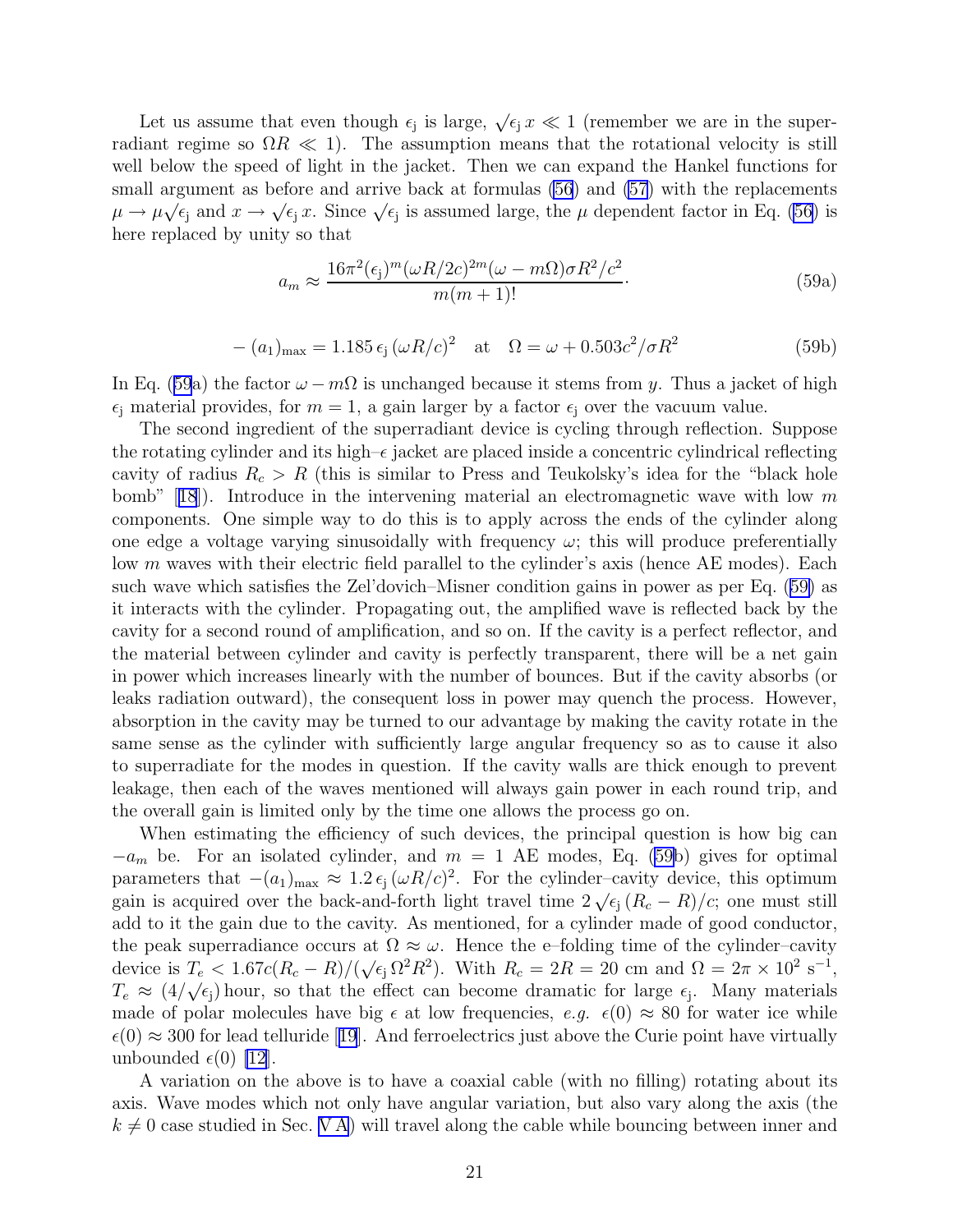<span id="page-21-0"></span>outer boundaries. So long as the Zel'dovich–Misner condition is satisfied for such a mode, it will be amplified - rather than damped - as it travels along the cable. This might prove useful in protecting signals from degradation. We should stress that similar amplification will take place whatever the nature of the wave, sound waves being another useful candidate.

## ACKNOWLEDGMENTS

JDB thanks Mordehai Milgrom for many discussions, and George Blumenthal for pointing out a possible source of confusion. MS thanks the Racah Institute of Physics for hospitality, and the FAPESP for support. This work is supported by a grant from the Israel Science Foundation.

### APPENDIX A: SUPERRADIANCE IN AXIAL MAGNETIC MODES

For completeness we now work out the gain coefficient for the AM modes with  $k = 0$ . We set  $\epsilon = \mu = 1$  inside the cylinder to simplify the equations. Thus  $H^{\alpha\beta} = F^{\alpha\beta}$  everywhere. By the definition of the modes we have  $F^{03} = F^{31} = F^{23} = 0$ .

We combine Eqs.([33a](#page-13-0),c) judiciously to cause the charge density terms (wherever nonvanishing) to cancel:

$$
\partial (F^{12} + \Omega F^{01})r/\partial r + \zeta^{-1}rF^{02} = 0
$$
 (A1a)

$$
\zeta^{-1} \equiv 4\pi\sigma\gamma^{-1}\Theta(R-r) - i(\omega - m\Omega) \tag{A1b}
$$

Here  $\Theta$  denotes the Heavyside step function. The function  $g(r) \equiv (F^{12} + \Omega F^{01})re^{-i(m\phi - \omega t)}$ shall here play a role analogous to  $f(r)$  in Sec. VD. In terms of it Eq. (A1a) gives

$$
F^{02} = -\zeta r^{-1} g' e^{i(m\phi - \omega t)}
$$
\n(A2)

Now for  $r < R$  we eliminate  $E_r$  between Eqs.[\(30](#page-12-0)c) and [\(33b](#page-13-0)) to obtain  $F^{01}/F^{12}$  so that we may express g in terms of  $F^{12}$  alone. It follows that

$$
F^{12} = (4\pi\sigma\gamma - i\omega)\zeta r^{-1}g e^{i(m\phi - \omega t)}
$$
(A3a)

$$
F^{01} = -(4\pi\sigma\gamma\Omega r^2 - im)\zeta r^{-1}g e^{i(m\phi - \omega t)}
$$
(A3b)

For  $r > R$  we use solely Eq. ([33](#page-13-0)b) to determine  $F^{01}/F^{12}$ ; the result is again Eqs. (A3a,b) with  $\sigma \to 0$ . Hence all nonvanishing field components can be recovered from q.

Substituting all these results in Eq. ([32a](#page-12-0)) we get the radial equation for the AM modes:

$$
(\zeta rg')' - \zeta \left[ m^2 - \omega^2 r^2 - i4\pi\gamma\sigma(\omega - m\Omega)r^2\Theta(R - r) \right] r^{-1}g = 0
$$
 (A4)

Because  $\epsilon = \mu = 1$  here, this equation is quite similar to that for f, Eq. [\(46\)](#page-16-0); in fact the only difference between them is a term involving  $d\zeta/dr$ . This last will vanish in the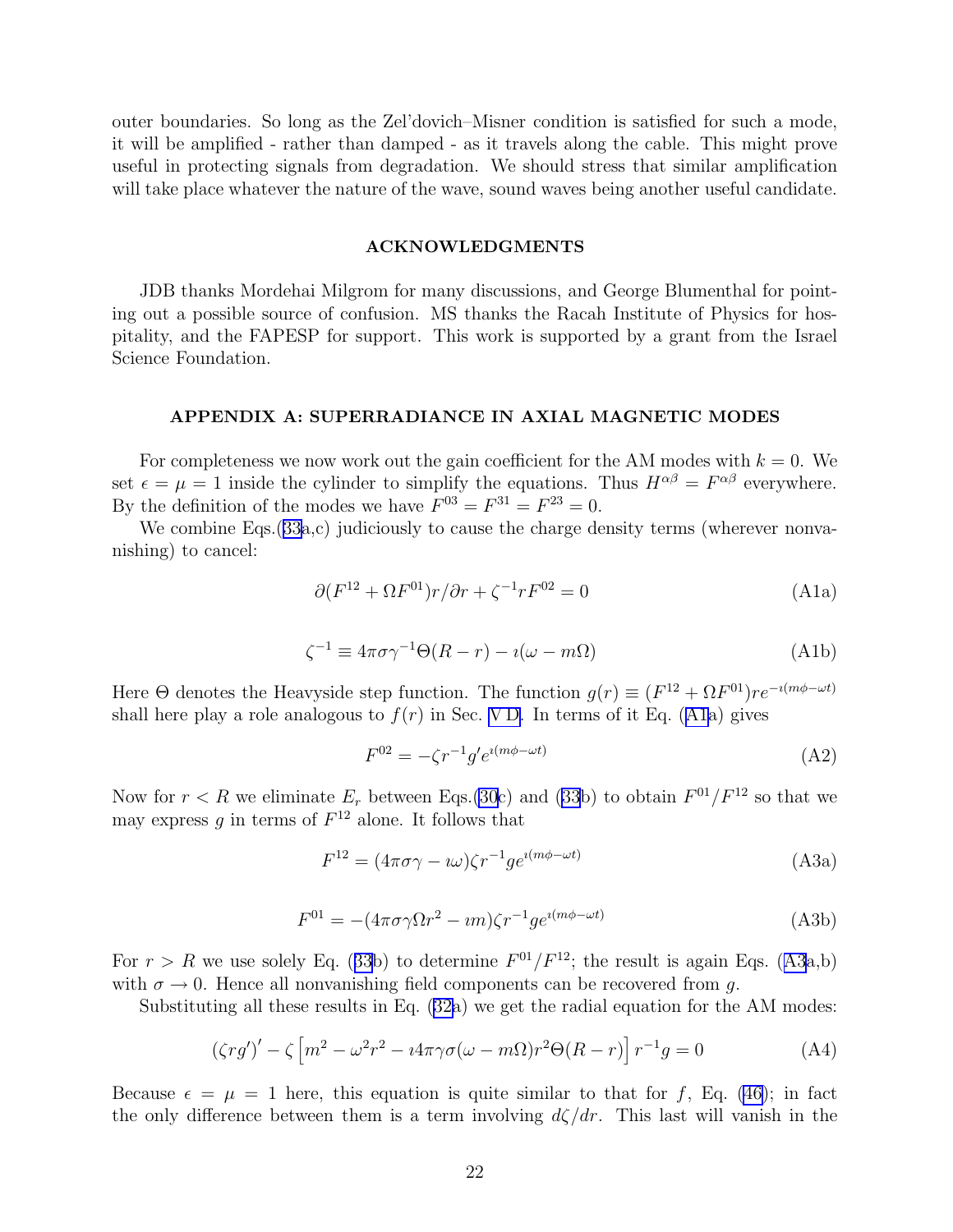nonrelativistic limit where  $\zeta$  becomes constant (except at  $r = R$ ), and in that limit the equations are identical both inside and outside the cylinder. Indeed

$$
r^{2}g'' + rg' - [m^{2} - \omega^{2}r^{2}]g = 0; \quad r > R
$$
\n(A5a)

$$
r^{2}g'' + rg' - [m^{2} - \tilde{\kappa}^{2}r^{2}]g = 0; \quad r < R
$$
\n(A5b)

$$
\tilde{\kappa}^2 \equiv \omega^2 + i4\pi\sigma(\omega - m\Omega) \tag{A5c}
$$

By analogy with Sec. VD the solution outside the cylinder is  $g|_{R_+} = H_m^{(2)}(\omega r) + \rho H_m^{(1)}(\omega r)$ while that inside is  $g|_{R_-} = \tau J_m(\tilde{\kappa}r)$ . To find the matching conditions at  $r = R$  we note that the condition of continuity of tangential electric fields requires that  $F^{02}|_{R_+} = F^{02}|_{R_-}$ . By Eq. [\(A2\)](#page-21-0) this means  $(\zeta g')|_{R_+} = (\zeta g')|_{R_-}$ . Further, by integrating Eq. [\(A1](#page-21-0)) over a small radial interval spanning  $r = R$  and realizing that all quantities are bounded, we see that  $g|_{R_+} = g|_{R_-}$ . These matching conditions parallel those for f when one replaces  $\mu|_{R_+} \to \zeta^{-1}|_{R_+}$  and  $\mu|_{R_+} \to \zeta^{-1}|_{R_+}$ . Recalling Eq. ([A1](#page-21-0)b) we see that Eqs. ([47](#page-16-0)), ([48](#page-17-0)) and ([53](#page-18-0)) are applicable here with the replacements  $\kappa \to \tilde{\kappa}$ ,  $y \to \tilde{y}$  and  $\mu \to \tilde{\mu}$ , where

$$
\tilde{y}^2 \equiv x^2 + i\xi(x - mv) \tag{A6a}
$$

$$
\tilde{\mu} = i(\omega - m\Omega)^{-1} \zeta^{-1}|_{R_{-}} = 1 + i\xi(x - mv)^{-1}
$$
\n(A6b)

We now obtain a formula analogous to  $(56)$  $(56)$  valid for  $x \ll 1$  and when the small conductivity condition ([54\)](#page-18-0) holds. We substitute the expansion ([55\)](#page-18-0) into Eq. [\(53](#page-18-0)) and retain terms to  $O(\tilde{y}^2)$ . The isolation of the imaginary part is easier if the denominator is put in real form. Neglecting terms in the numerator of higher order in x and  $x-mv$ , and reverting to dimensional quantities we get

$$
a_m \approx \frac{8\pi^2 (\omega R/2c)^{2m}}{m!} \frac{(\omega - m\Omega)\sigma}{(\omega - m\Omega)^2 + 4\pi^2 \sigma^2}
$$
 (A7)

This formula again shows that superradiance occurs only for  $\omega - m\Omega < 0$ , and is in harmony with the expansion  $(25)$ . It supports the insight mentioned in Sec. VD that superradiance is significant only for  $m = 1$ . It corrects Zel'dovich's approximate formula for the AM modes,  $a_m \propto (\omega - m\Omega)\sigma[(\omega - m\Omega)^2 + 16\pi^2\sigma^2)]^{-1}$  and supplies the normalization. We note that for fixed  $\omega R$ ,  $a_1$  has the peak

$$
-(a_1)_{\text{max}} = 1.571(\omega R/c)^2 \quad \text{at} \quad \Omega = \omega + 2\pi\sigma \tag{A8}
$$

This peak gain is similar to that for AE modes. But unless the cylinder's conductivity is small, the  $\Omega$  required to reach the peak gain will not be a practical one. For example, for copper  $\sigma \approx 10^{17} s^{-1}$ . Put another way, for given v the peak is accessible only if  $\xi < 2v$ . For larger  $\xi$  we must resort to numerical evaluation of the imaginary part in Eq. ([53](#page-18-0)) with the substitutions (A6); it certifies that the peak gain (A8) is not even approached. In closing we should note that for small  $\xi$  faster rotation is necessary to reach the peak gain for AE modes than for AM modes.